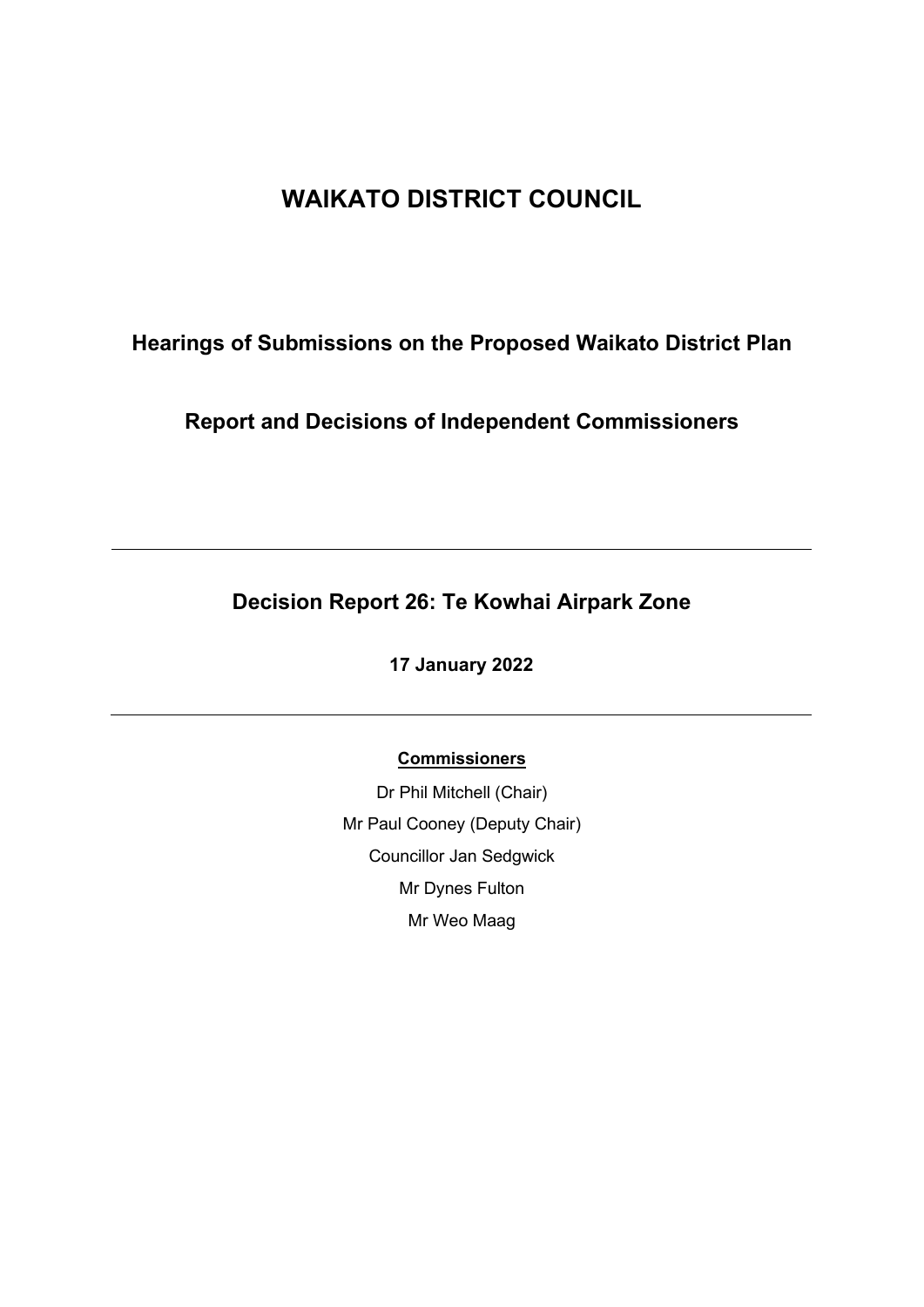#### **Contents**

# **Glossary of Terms**

| <b>ANB</b> | Air Noise Boundary                       |
|------------|------------------------------------------|
| Council    | <b>Waikato District Council</b>          |
| Panel      | The Waikato District Plan Hearings Panel |
| <b>PDP</b> | Proposed Waikato District Plan           |
| <b>OLS</b> | <b>Obstacle Limitation Surface</b>       |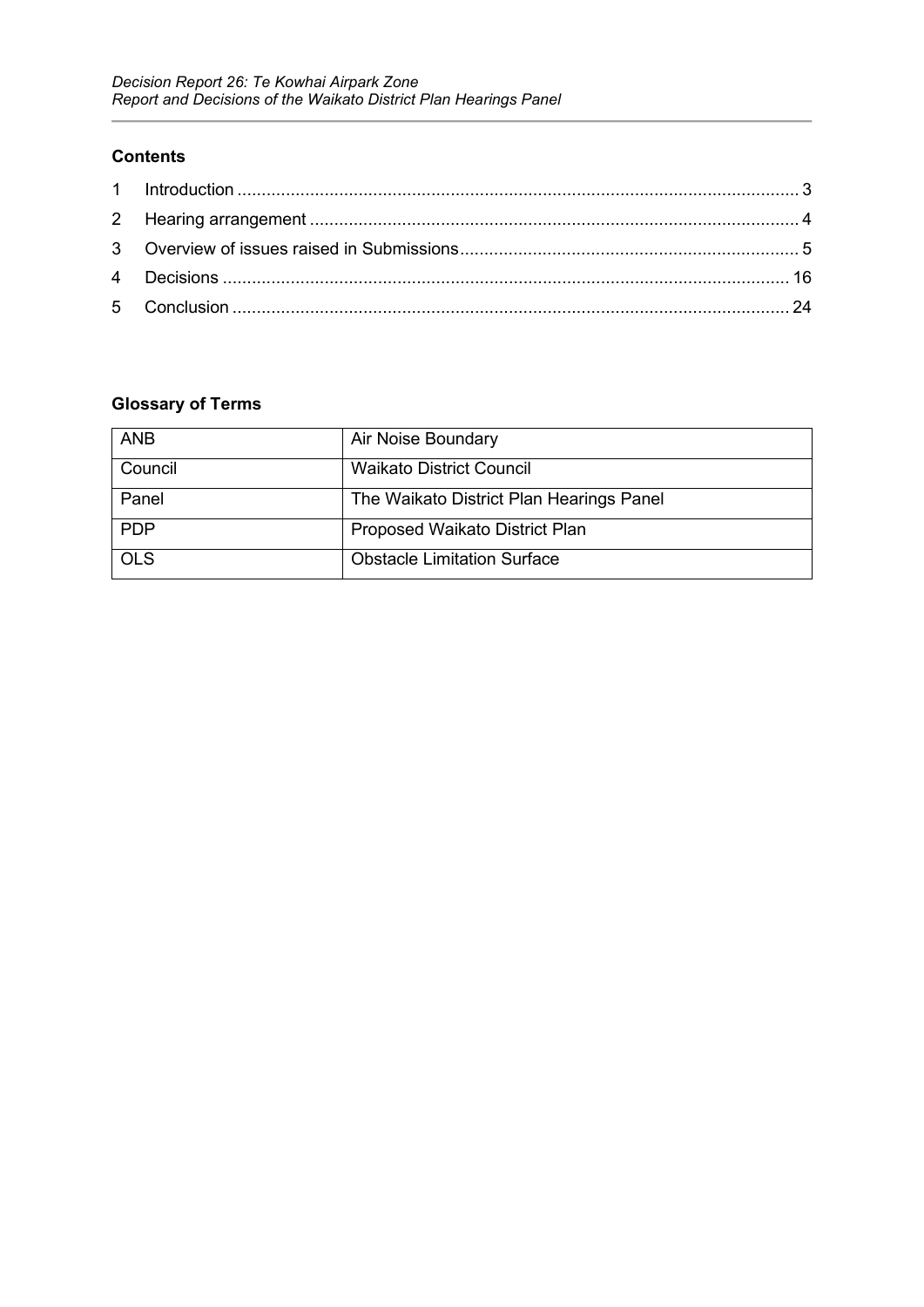# <span id="page-2-0"></span>**1 Introduction**

- 1.1 Hearing 17 concerned all submissions received by Waikato District Council (Council) in relation to the provisions of Te Kowhai Airpark Zone within the Proposed District Plan (PDP). This hearing specially related to the objectives, policies and rules within the aforementioned zone.
- 1.2 Provisions relating to the Airport Noise Boundaries (ANB), Obstacle Limitation Surface (OLS), and Building Setbacks for Noise-Sensitive Activities in the following zones were also considered in this hearing:
	- a) Chapter 16 Residential Zone;
	- b) Chapter 17 Business Zone;
	- c) Chapter 20 Industrial Zone;
	- d) Chapter 22 Rural Zone;
	- e) Chapter 23 Country Living Zone;
	- f) Chapter 24 Village Zone; and
	- g) Chapter 25 Reserves Zone.
- 1.3 Te Kowhai Airpark Zone is intended to provide for the continued use of the privatelyowned (but publicly available) runway strip and associated aerodrome infrastructure, as well as an airpark. In addition to the above, the airpark comprises of four precincts that provide for aviation, commercial and residential activities. Central to the airpark concept is the opportunity for aircraft operators to live or work at the aerodrome, with the ability to taxi aircraft from residential and commercial precincts onto the existing runway.<sup>[1](#page-2-1)</sup>
- 1.4 Te Kowhai aerodrome (the site) is situated at 172 Limmer Road, Te Kowhai. The site is approximately 44 hectares (ha) in area and has vehicle access off Limmer Road, otherwise known as State Highway 39. The site is located on the southern periphery of Te Kowhai village.<sup>[2](#page-2-2)</sup>
- 1.5 Te Kowhai aerodrome has been operating for more than 50 years. The site consists of a grass runway strip which is 983 metres long as well as aircraft hangars, a refuelling facility, clubrooms, office, workshop, coffee cart, car parking area and grass paddocks. Flights currently operate on a non-instrument Visual Flight Rules (VFR) basis.<sup>[3](#page-2-3)</sup>
- 1.6 The site is owned and operated by NZTE Operations Limited who are a submitter on the PDP and for clarity are not the proponent of the zone. Te Kowhai Airpark Zone was included in the notified PDP by Council.
- 1.7 Land adjacent to the site comprises a mixture of uses including residential activities on small lots, a school, some commercial activities, a retirement village, public recreation

<sup>1</sup> Paragraph 25, Section 42A Report Hearing 17: Te Kowhai Airpark Zone, dated 29 January 2021.

<span id="page-2-2"></span><span id="page-2-1"></span><sup>2</sup> Paragraph 19, Section 42A Report Hearing 17: Te Kowhai Airpark Zone, dated 29 January 2021.

<span id="page-2-3"></span><sup>3</sup> Paragraph 6, Opening Statement of Ms Emma Ensor, Hearing 17: Te Kowhai Airpark, dated 5 March 2021.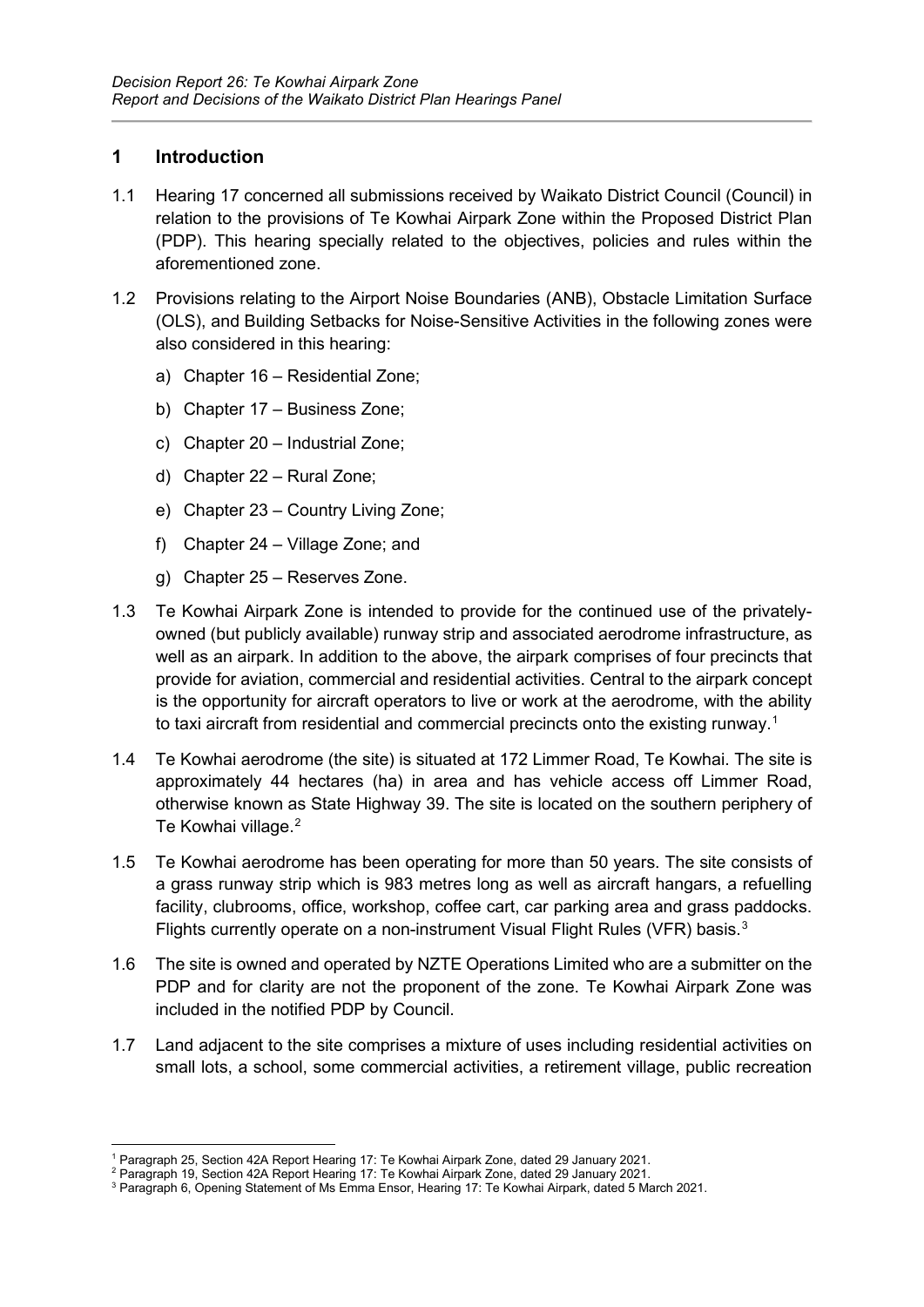reserve, rural-residential activities, and land used for rural purposes. There is also a mixture of indigenous and exotic trees and other vegetation within this locality.<sup>[4](#page-3-1)</sup>

Procedural matters

- 1.8 The proposed Te Kowhai Airpark Zone was included in the PDP as a special purpose zone by Council and notified on 18 July 2018.
- 1.9 Following notification, a discrepancy was identified between the PDP text which describes the Te Kowhai Airport OLS and the planning maps. A variation to the PDP was then notified by Council on 29 June 2020 to resolve this error. The purpose of the OLS is described later in this decision.
- 1.10 Both the provisions of the Te Kowhai Airpark Zone in the PDP and Variation 1 to the PDP formed part of this hearing.

## <span id="page-3-0"></span>**2 Hearing arrangement**

- 2.1 The hearing was held on Monday 8 March, 9 April<sup>[5](#page-3-2)</sup> and Friday 7 May 2021 online via Zoom. All of the relevant information pertaining to this hearing (i.e., section 42A report, legal submissions and evidence) is contained on Council's website.
- 2.2 The Panel heard from the following parties on the Te Kowhai Airpark Zone provisions of the PDP:

| <b>Submitter:</b>                      | <b>Represented by:</b>                                                                              |  |
|----------------------------------------|-----------------------------------------------------------------------------------------------------|--|
| <b>Waikato District Council</b>        | Ms Emma Ensor (author of the section 42A report<br>on the provisions of the Te Kowhai Airpark Zone) |  |
| Vela Holdings Limited                  | Mr Geoff Burgess                                                                                    |  |
| SW Ranby and R Ranby                   | Mr Philip Lang (counsel), L Watson and R Ranby                                                      |  |
| <b>GL and DP McBride</b>               | Mr Graham McBride                                                                                   |  |
| Peter and Sylvia Fowler                | Ms Silvia Fowler                                                                                    |  |
| Sophia Yapp and Simon<br><b>Barnes</b> | Mrs Sophia Yapp                                                                                     |  |
| Derek Tate                             | Mr Derek Tate                                                                                       |  |
| Vikki Madgwick                         | Mr Kit Maxwell                                                                                      |  |
| Kit Maxwell and Rena Maxwell           | Mr Kit Maxwell                                                                                      |  |
| <b>Greig Metcalfe</b>                  | Dr. Joan Forret (counsel) and Mr Bevan<br>Houlbrooke                                                |  |
| Marshall and Kristine Stead.           | Dr. Joan Forret (counsel) and Mr Marshall Stead                                                     |  |
| Lloyd Davis                            | Mr Jason Strangwick                                                                                 |  |

<span id="page-3-1"></span><sup>4</sup> Paragraph 7, Opening Statement of Ms Emma Ensor, Hearing 17: Te Kowhai Airpark, dated 5 March 2021.

<span id="page-3-2"></span><sup>5</sup> The hearing was adjourned on 9 April 2021 to 9 May 2021 due to the late filing of reply evidence by NZTE Operations Limited.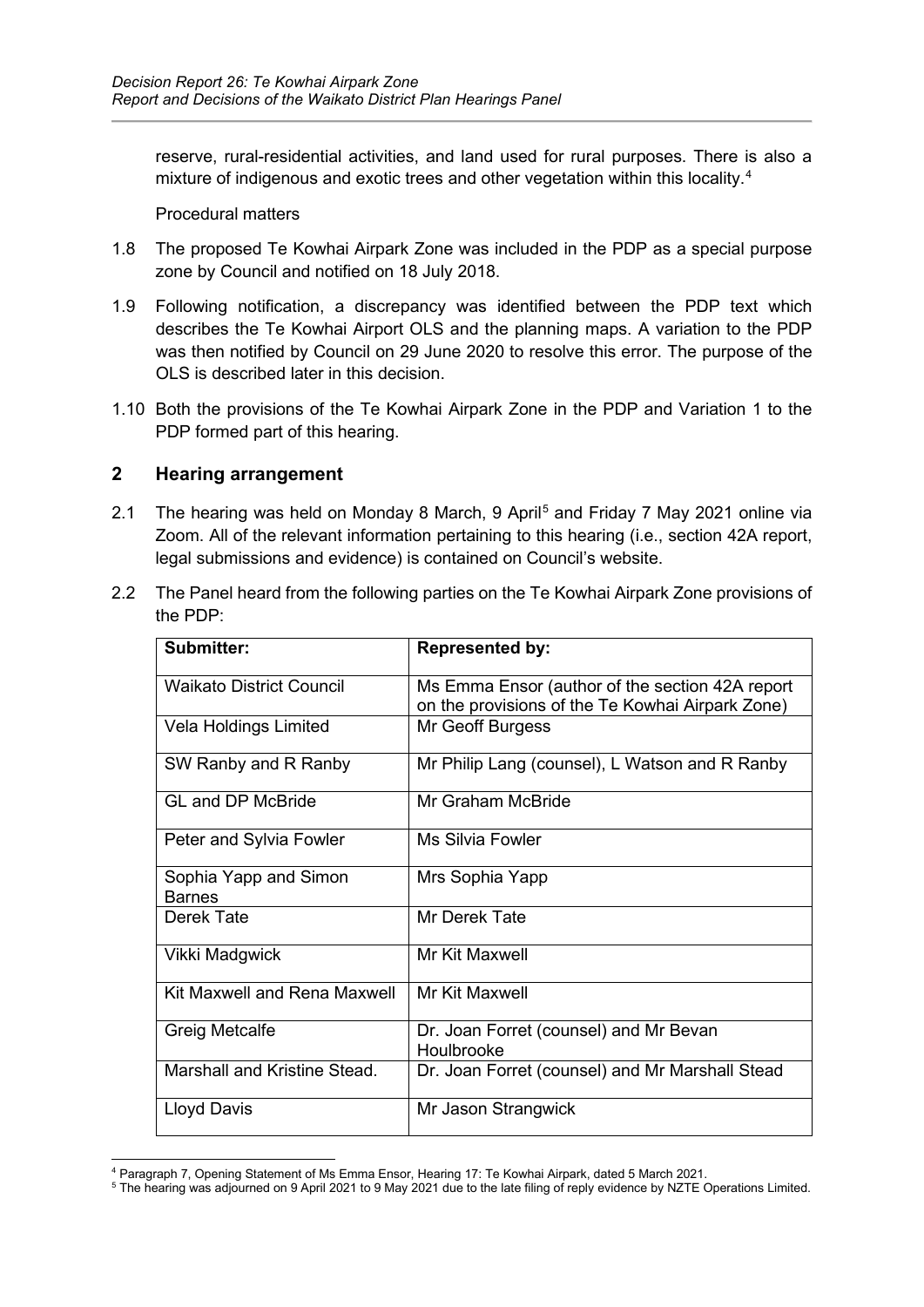| NZTE Operations Limited | Dr. Robert Makgill (counsel), Mr Dan Readman, Mr<br>Jonathan Broekhuysen, Mr Dave Park, Ms Laurel |
|-------------------------|---------------------------------------------------------------------------------------------------|
|                         | Smith, Mr James Armitage and Mr Dave Serjeant                                                     |

#### <span id="page-4-0"></span>**3 Overview of issues raised in Submissions**

- 3.1 In the section 42A report, Ms Emma Ensor set out the full list of submissions on Te Kowhai Airpark Zone. In brief, the key matters of relief sought by the submitters included:
	- a) The retention of the objectives and policies of Te Kowhai Airpark Zone as notified in the PDP;
	- b) The retention of the rules as notified;
	- c) Modification to the extent of the OLS and associated requirements;
	- d) Modification of the noise provisions and associated requirements; and
	- e) Servicing of the proposed subdivisions and development.<sup>[6](#page-4-1)</sup>
- 3.2 One of the more contentious issues in the hearing was the OLS. The section 42A report included extensive analysis with respect to the OLS and noise provisions included in the PDP. By way of background, as included in the PDP and then modified by Variation 1 to the PDP, the OLS is made up of three different surfaces, being the:
	- a) Take off and approach surface;
	- b) Inner Horizontal Surface (IHS); and
	- c) Transitional surface.
- 3.3 The purpose of the OLS is to provide a means of controlling obstacles, whether tall buildings, structures, or vegetation around the aerodrome which could affect the safety of aircraft operations.[7](#page-4-2) Each surface includes a different height limit prescribed in the PDP, of which buildings, structures and vegetation require resource consent for intrusions into the respective surface height limit. The inclusion of OLS provisions in district plans is common practice across New Zealand.
- 3.4 The OLS in the PDP differs from the OLS included in the Operative Waikato District Plan. The section 42A report provides a useful summary of the differences between the two OLS, which we have included in a table below:

| <b>Surface</b>                    | <b>Extent of OLS in the PDP</b><br>and modified through<br>Variation 1 of the PDP' | <b>Extent of OLS in the</b><br><b>Operative Waikato District</b><br><b>Plan</b> |
|-----------------------------------|------------------------------------------------------------------------------------|---------------------------------------------------------------------------------|
| Take off and<br>approach surface  | $2,500 \; \text{m}$                                                                | $1,200 \; m$                                                                    |
| Inner Horizontal<br>Surface (IHS) | $2,500 \; m$                                                                       | No IHS                                                                          |
| Transitional<br>surface           | Yes                                                                                | No transitional surface                                                         |

<span id="page-4-1"></span><sup>6</sup> Paragraph 20 of the Section 42A Report Hearing 17: Te Kowhai Airpark Zone, dated 29 January 2021.

<span id="page-4-2"></span><sup>7</sup> Paragraph 117, Evidence in Chief of David Park on behalf of NZTE Operations Limited, dated 15 February 2021.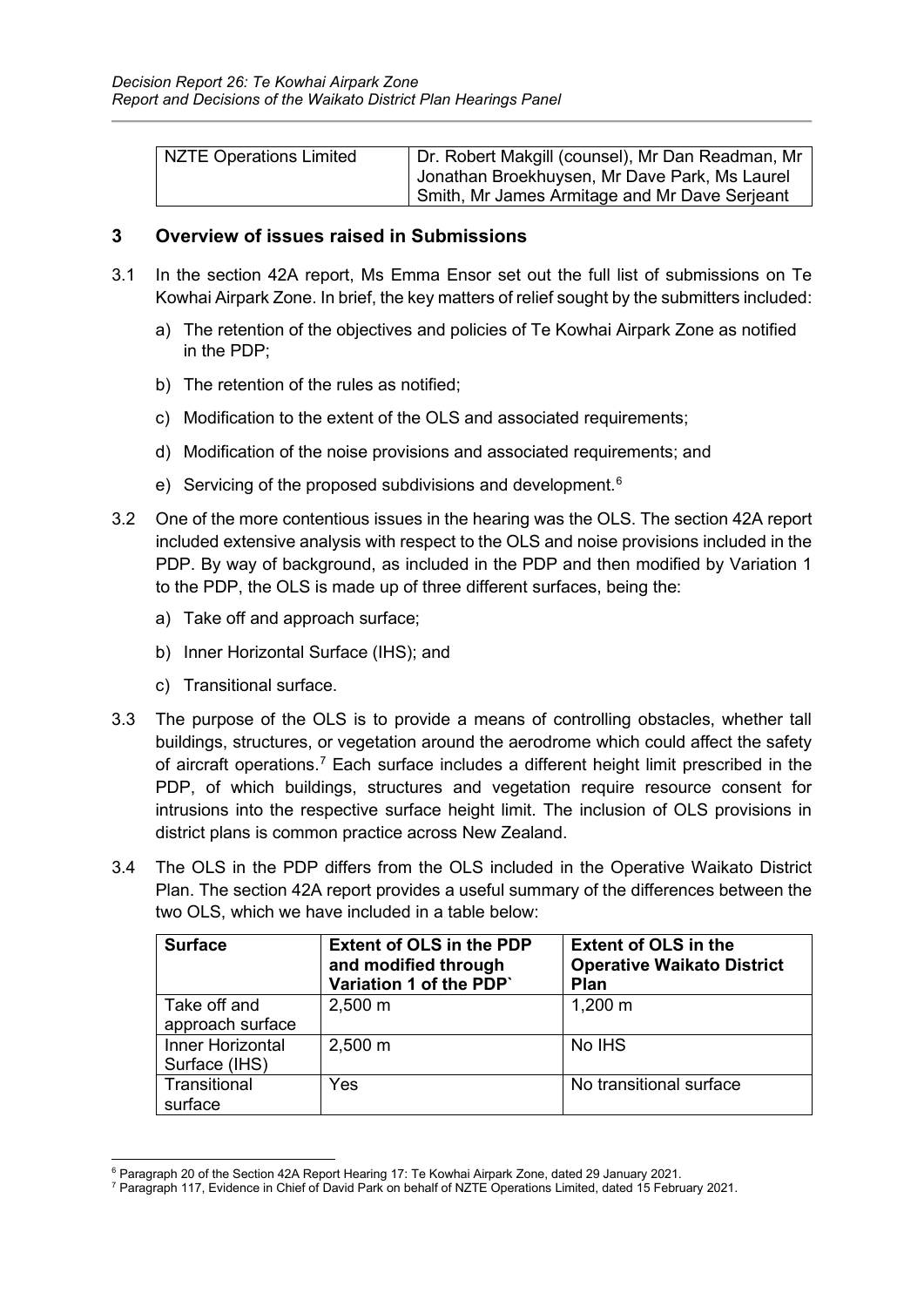- 3.5 NZTE Operations Limited support the extended OLS, as included in the PDP. NZTE consider that the extended OLS will provide an extra layer of safety for users of the aerodrome and to enable future implementation of Instrument Flight Rules (IFR).
- 3.6 The figure below which was included in the evidence of Mr David Park, an aviation expert on behalf of NZTE Operations Limited. Figure 1 depicts in generic terms, the three different surfaces of an OLS, of the type included in the PDP.



# **Figure 1: Obstacle Limitation Surfaces**

Overview of submissions

- 3.7 Mr Geoff Burgess presented the submission on behalf of Vela Holdings Ltd (VHL). VHL owns 470 ha of land in Te Kowhai which contains 14 houses and an operating dairy farm. The VHL site is located approximately 2 km southwest of Te Kowhai aerodrome. The VHL site intersects the OLS, especially the Inner Horizontal Surface (IHS). $^8$  $^8$
- 3.8 The following matters were raised in VHL's written submission and the oral presentation by Mr Burgess:
	- a) The natural contour of the VHL land, and trees within the IHS exceed the height restriction of 45 m stipulated in the IHS;
	- b) In particular a trig station is situated above the IHS; and

<span id="page-5-0"></span><sup>&</sup>lt;sup>8</sup> The proposed Inner Horizontal surface extends outwards from the runway centre line and ends of the runway strip out to a distance of 2,500 m at a height of 71.6 metres above the Moturiki Datum.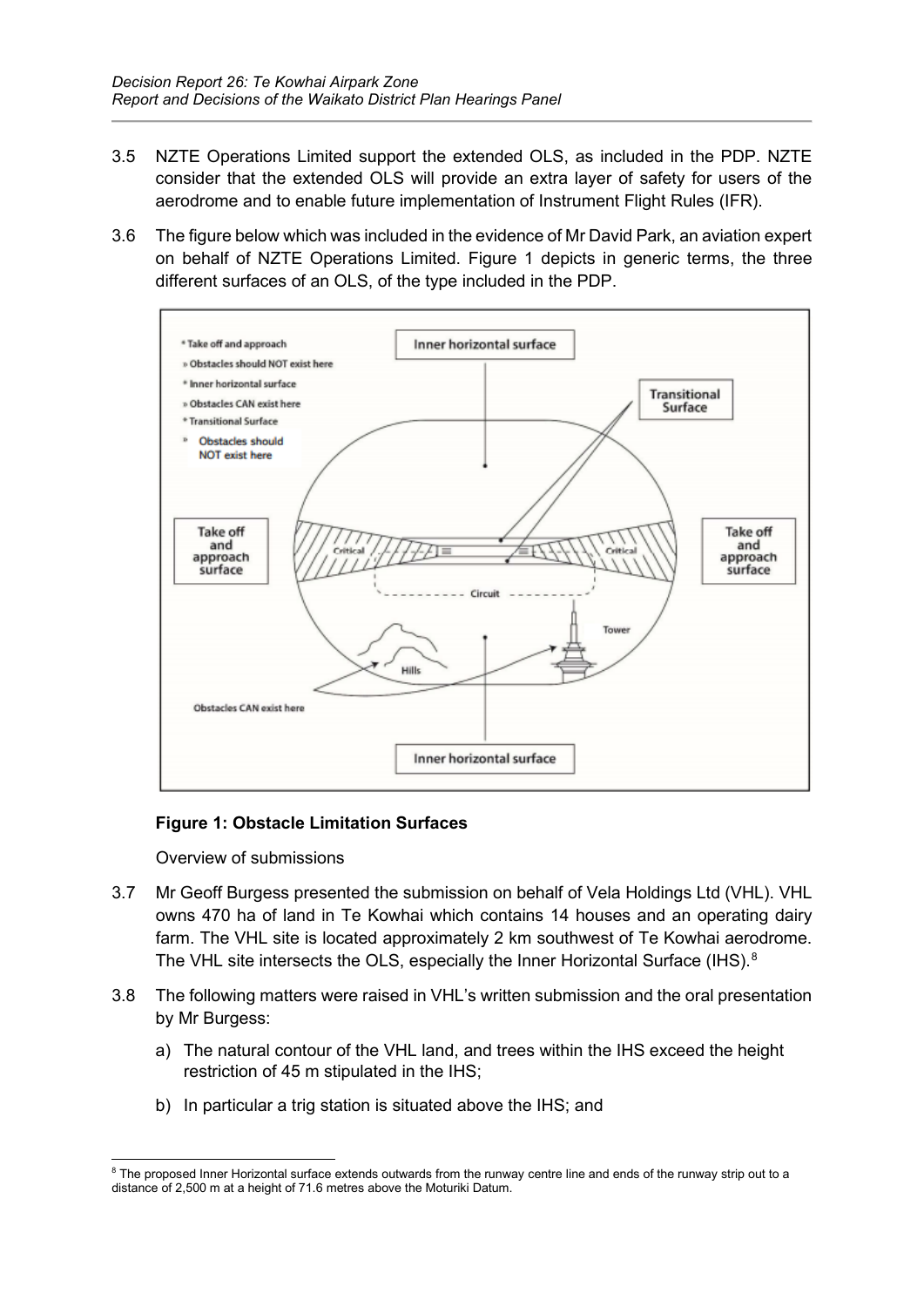- c) A stand of pine trees projects through the IHS.
- d) VHL opposed provisions which would compromise its ability to construct buildings, structures and fences; and
- e) VHL is concerned that it may be required to trim the pine trees on its site at its own expense.
- 3.9 VHL met with NZTE Operations Limited and the submitters discussed existing use rights, case by case assessment of protrusions and land-owner agreements. In summary, VHL seeks that all these matters are specifically stipulated in the PDP.
- 3.10 Mr Philip Lang presented legal submissions on behalf of SW Ranby and R Ranby. Ms Lynette Watson and Mr Roger Ranby also presented their submission. The Ranby site is located at 593 Te Kowhai Road and contains one dwelling. The Ranby site is one property removed to the northeast from the Te Kowhai aerodrome.
- 3.11 In summary, Ms Watson and Mr R Ranby presented the following points from their submission:
	- a) Opposition to the Te Kowhai Airpark Zone and the OLS included in Variation 1 of the PDP;
	- b) Sought a carefully considered limit on flight numbers, coupled with limitations on flight times and annual flight limitation;
	- c) Sought limits on the number of flights per week and potentially limitations on the number of flights per day; and
	- d) Sought day-time flights as opposed to early morning, late evening, or night-time flying.
- 3.12 Mr Lang submitted that:
	- a) There is no support for an enlarged airfield in the higher order planning documents such as the National Policy Statement for Urban Development 2020 (NPS-UD), or the Waikato Regional Policy Statement (RPS); and
	- b) Waikato 2070 provides little clarity on the future use or expansion for Te Kowhai aerodrome.
- 3.13 Mr Lang submitted that the Ranbys would like the aerodrome to remain as it is currently used, so effects remain the same or similar.
- 3.14 In summary, Ms Watson and Mr Ranby seek reinstatement of the Operative Waikato District Plan version of the OLS and provisions which enable a small-scale airfield as opposed to a commercial operation.
- 3.15 Ms Diane Patricia and Mr Graham McBride presented their submission. Their sites are located at 213, 220 234, 246 and 252 Collie Road and are located west of the Te Kowhai aerodrome.
- 3.16 In summary, Mr McBride highlighted the following points: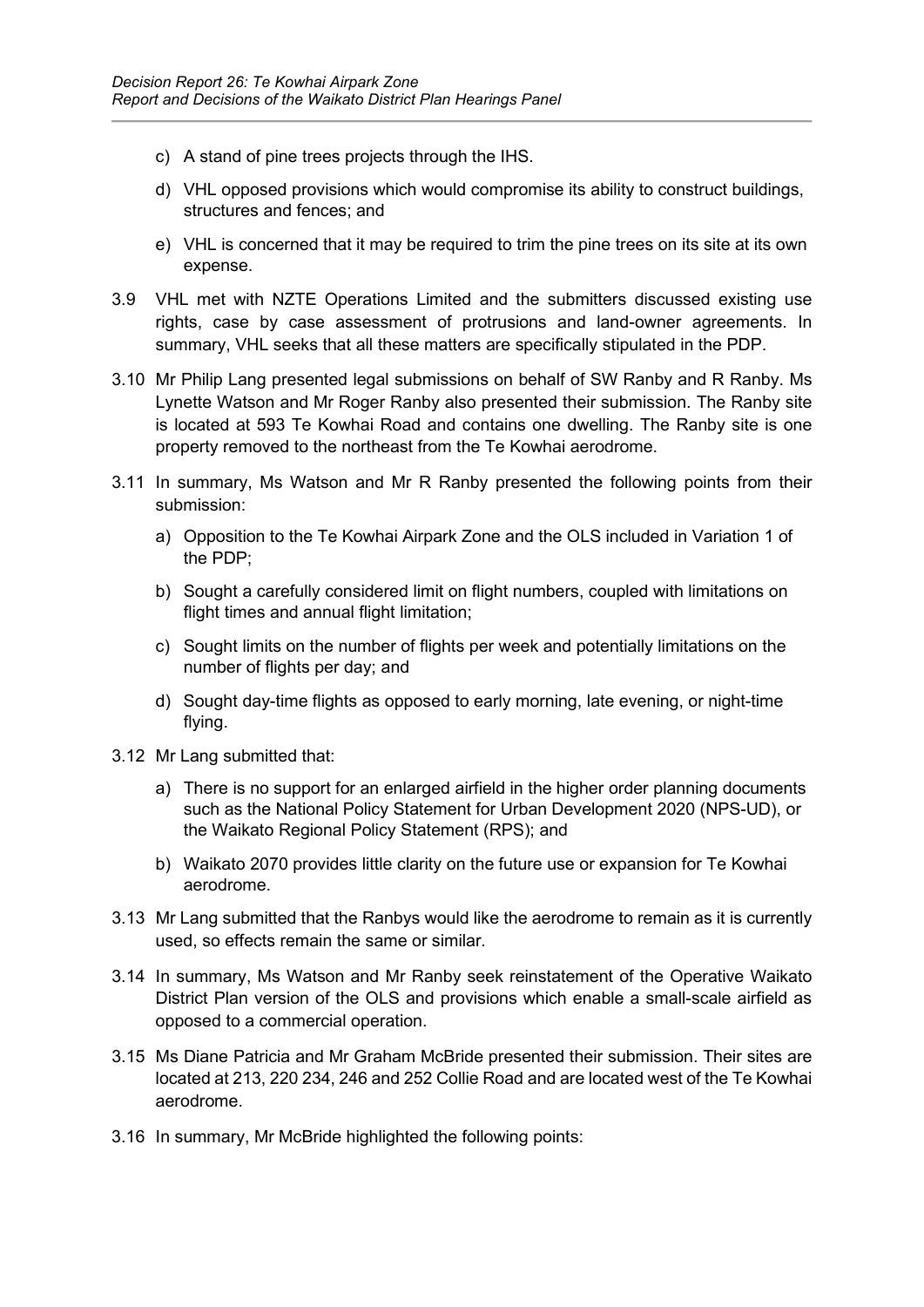- a) Their family settled on their land in 1933. Five generations of the McBride family have lived in the house on 213 Collie Road;
- b) Their family have planted tens of thousands of trees over 40 years;
- c) Concerns regarding the lack of connectivity between the Te Kowhai aerodrome and Te Kowhai village;
- d) Concerns regarding the level of consultation undertaken;
- e) Concerns with regard to potential breaches of Civil Aviation Authority (CAA) regulations by aircraft using Te Kowhai aerodrome;
- f) Concerns regarding noise nuisance effects;
- g) Concerns regarding the requirements of the OLS, and implications on their property and trees;
- h) Concerns regarding safety; and
- i) Potential loss of productive capability of their land.
- 3.17 In summary, Mr McBride stated their opposition to the development plans at Te Kowhai aerodrome and the inclusion of the OLS in Variation 1 to the PDP.
- 3.18 Mrs Silvia Fowler presented the submission on behalf of herself and Mr Peter Fowler. Their site is located at 257 Collie Road, west of Te Kowhai aerodrome and within the OLS included in Variation 1 to the PDP.
- 3.19 In summary, Mrs Fowler presented the following points:
	- a) Opposition to the proposed OLS included in Variation 1 to the PDP. This is due to the negative implications this will have on affected properties and also due to the overall lack of consultation and limited information that was issued to affected property owners;
	- b) Concerns regarding the OLS being listed on the Land Information Memorandum (LIM);
	- c) Concerns regarding who would be responsible for meeting costs of trimming or removing trees which grow into the OLS, and the lack of clarity regarding case-bycase assessments;
	- d) Opposition to a flight school and that this should not be listed as a permitted activity;
	- e) That engine testing should be undertaken within 0800 hours and 1700 hours; and
	- f) Opposition to development which increases the frequency of flights.
- 3.20 To address the above points, Mrs Fowler sought the following:
	- a) Reinstatement of the OLS in the Operative Waikato District Plan;
	- b) An annual flight limit which relates to the current and historical flight frequencies;
	- c) Limiting flights to daylight hours and no night flying except for emergency services; and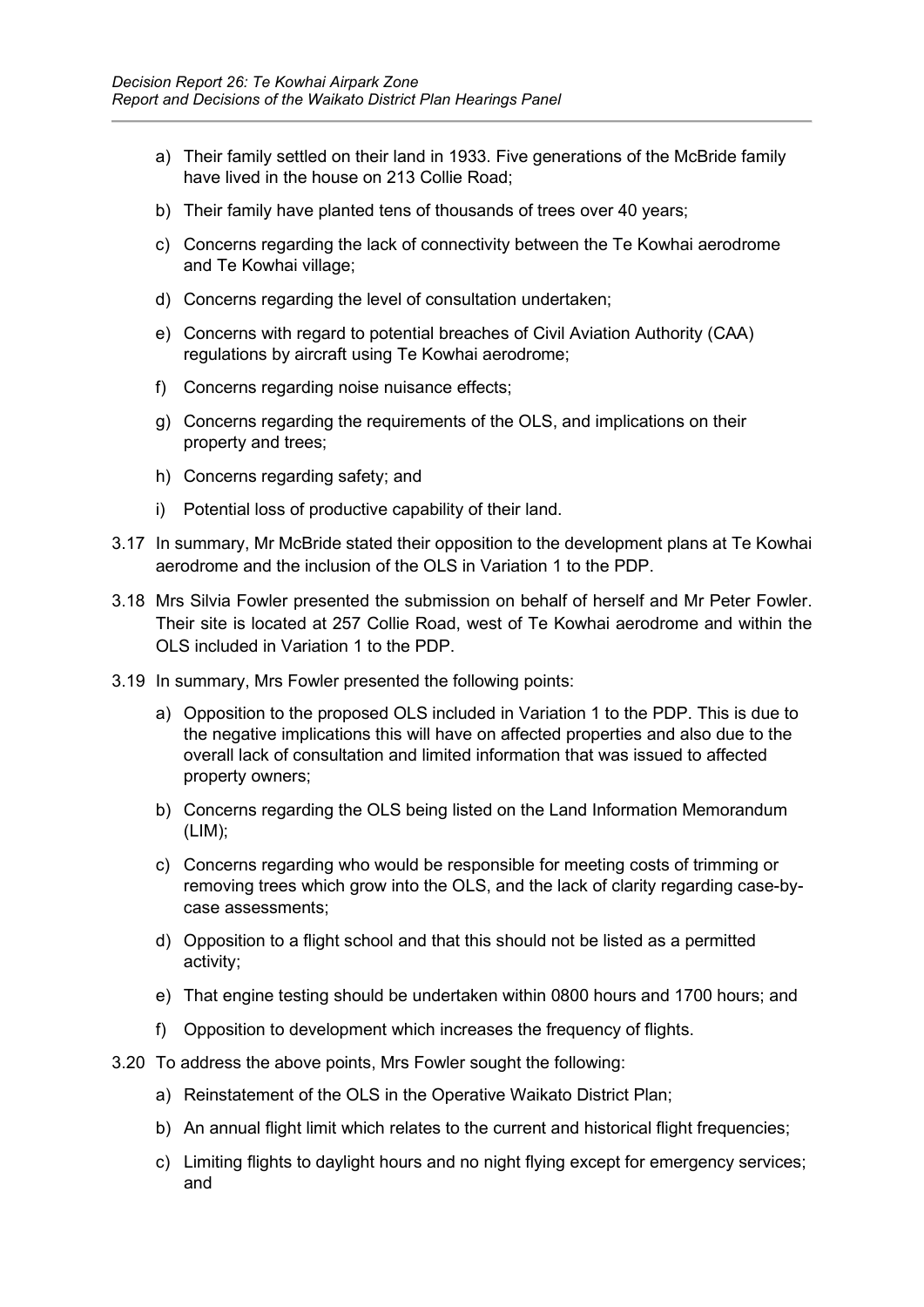- d) No circuit training, flights with repetitive movements and skydiving.
- 3.21 Mrs Sophia Yapp presented the submission on behalf of Mr Simon Barnes, Miss Imogen Barnes and Miss Phoebe Barnes. Their site is located at 90 Perkins Road, south of Te Kowhai aerodrome, within the OLS included Variation 1 to the PDP.
- 3.22 In summary, Mrs Yapp addressed the following points on behalf of the Barnes family:
	- a) Their site contains several hundred Kahikatea trees, which will at some point grow taller than the OLS;
	- b) These trees may potentially be protected as a Significant Natural Area in future, based on criteria in the draft National Policy Statement for Indigenous Biodiversity; and
	- c) Concerns regarding the financial implication of trimming trees on their site and that trimming Kahikatea trees may lead to them dying.
- 3.23 Mrs Yapp sought to keep Te Kowhai aerodrome as it currently operates or else it should be moved to a different location.
- 3.24 Mr Derek Tate presented his submission. His site is located at 219 Woolrich Road, west of the Te Kowhai aerodrome. Mr Tate is a pilot and flies microlights.
- 3.25 In summary, Mr Tate made the following points:
	- a) Concerns regarding trees which may protrude into the OLS;
	- b) Opposition to night flights; and
	- c) Questions on the suitability of Te Kowhai aerodrome being upgraded to a commercial airfield.
- 3.26 Mr Tate sought that the OLS be removed from his site at 219 Woolrich Road.
- 3.27 Mr Kit Maxwell presented the submission of Ms Vikki Madgwick. Her site is located at 265 Collie Road, is 17.5 ha in area and situated west of Te Kowhai aerodrome.
- 3.28 Mr Maxwell stressed the following points:
	- a) Ms Madgwick's site contains six acres of mature pine trees;
	- b) Concerns regarding the cost to demonstrate compliance with the provisions such as the OLS;
	- c) Concerns regarding the impacts of the OLS on development potential as a consequence of reduced height limits; and
	- d) Concerns regarding the safety of night flights.
- 3.29 In summary Mr Maxwell on behalf of Ms Madgwick supported the recommendations of the section 42A report with regard to:
	- a) Retention of the OLS as included in the Operative Waikato District Plan; and
	- b) Limitations on flight schools and circuit training.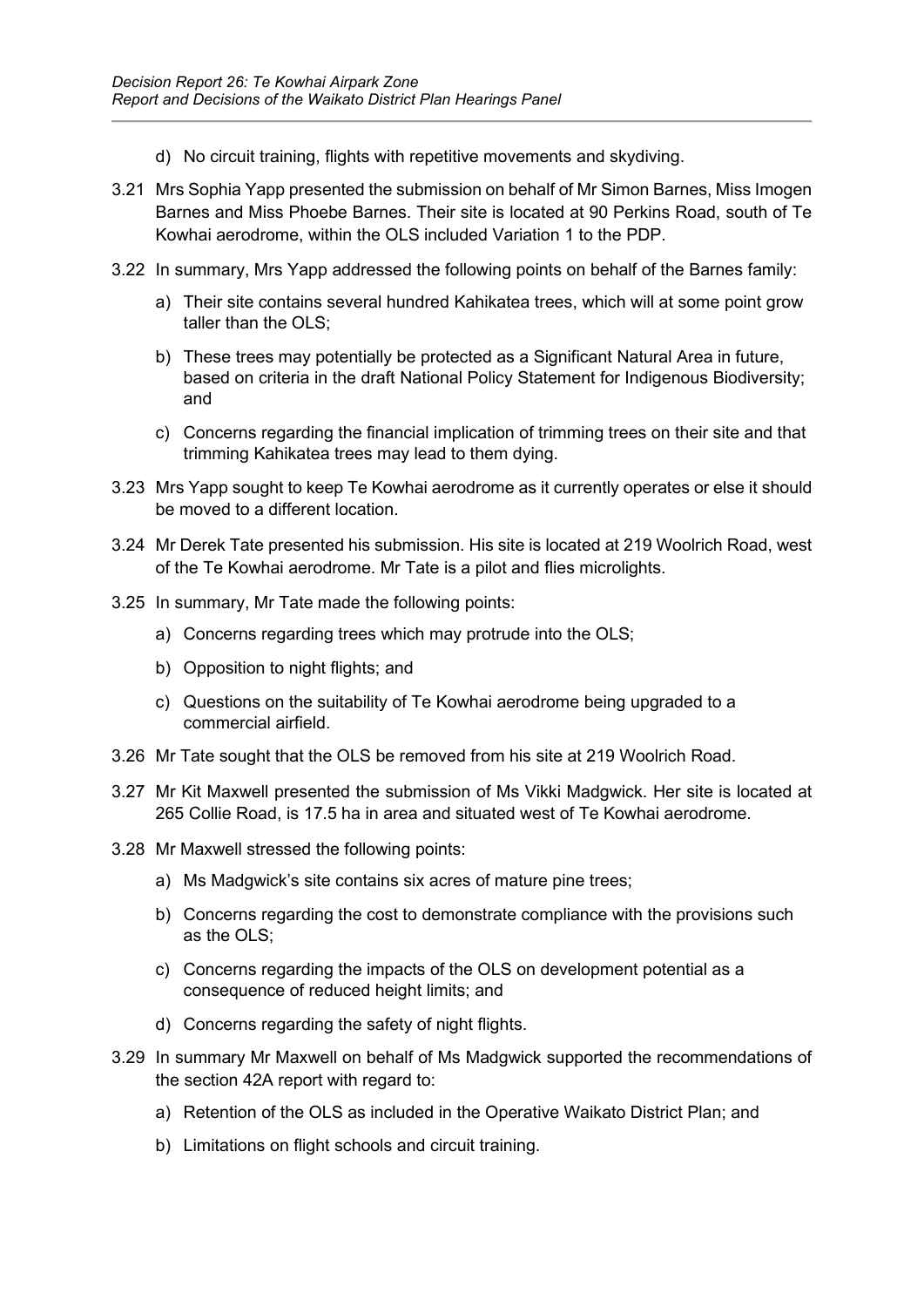- 3.30 Mr Kit Maxwell spoke to the submission lodged by him and his wife Rena Maxwell. Their site is located at 247 Collie Road, approximately 2.4km west of the Te Kowhai aerodrome within the OLS included in the PDP.
- 3.31 In summary, Mr Maxwell made the following points:
	- a) The proposed OLS is 33km<sup>2</sup> in area and covers 75 per cent of Te Kowhai;
	- b) Concerns regarding potential LIM encumbrances;
	- c) Concerns regarding the commercial repair and testing of engines;
	- d) Concerns regarding effects from a flight school and circuit training; and
	- e) Questions regarding the need for IFR at Te Kowhai aerodrome.
- 3.32 Mr and Mrs Maxwell sought adoption of the section 42A report recommendations with respect to their submission points.
- 3.33 Dr. Joan Forret presented legal submissions and Mr Bevan Houlbrooke presented planning evidence on behalf of Mr Greig Metcalfe. Mr Metcalfe owns 702 Horotiu Road, which is 62 ha in area and located to the west of the Te Kowhai aerodrome. His site is subject to the OLS under both the Operative Waikato District Plan and the PDP.
- 3.34 Dr. Forret's legal submissions focused on the following matters:
	- a) Lack of certainty on whether IFR will be approved for the Te Kowhai aerodrome;
	- b) Potential to move the runway further south with the NZTE Operations Limited land, to reduce effects on surrounding landowners;
	- c) The OLS in the PDP will reduce development potential, and as a consequence reduce property values;
	- d) Uncertainty regarding existing use rights, which trees may need to be removed or trimmed and who pays for removal or trimming; and
	- e) Noise from airborne aircraft is not an effect that can be managed by the RMA.
- 3.35 In summary, Mr Holbrook's planning evidence focused on the following matters:
	- a) Support for the recommendation in the section 42A report which classifies a *flight training school* and *circuit training* as non-complying activities;
	- b) Support for the section 42A report recommendation on deletion of *general aviation* and *recreational flying* as activities and replacement with a single activity *aircraft operations* activity and an associated definition;
	- c) Opposition to an OLS based on Instrument Flight Rules (IFR) and support for the OLS to be changed back to Operative Waikato District Plan version which is based on Visual Flight Rules (VFR);
	- d) Support for the recommendation in the section 42A report to cap aircraft movements to 15,000 per annum and the subsequent adjustment to the Outer Control Boundary (OCB); and
	- e) Support to restrict flying outside of 0700 to 2200 hours.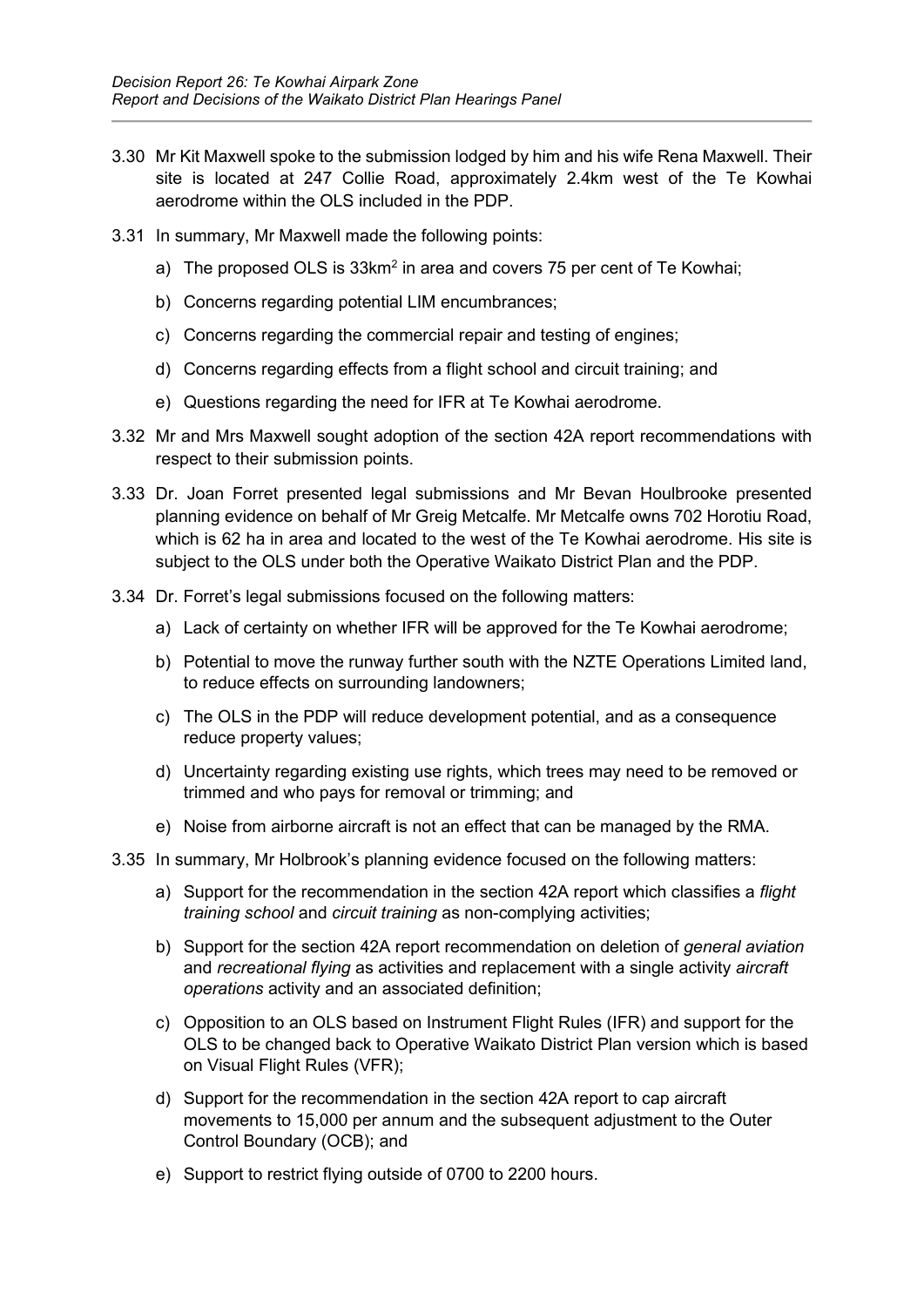- 3.36 Dr Joan Forret presented legal submissions on behalf of Mr Marshall Stead and Mrs Kristine Stead. Mr Stead also spoke to the submission lodged by him and his wife. Their site is located at 703b Te Kowhai Road within the OLS in the PDP.
- 3.37 Dr Forret's legal submissions focused on the same matters discussed at paragraph 3.30 of this decision. In summary, Mr Stead presented the following points from the submission lodged by him and his wife in support of the section 42A report recommendation to revert to the OLS in the Operative Waikato District Plan:
	- a) That existing hangars on the NZTE site are within the OLS and may need to be moved. The hangars are owned by third parties and the land is leased from NZTE Operations Limited;
	- b) That existing trees on his site (which are up to 35m high) and fence will protrude through the proposed OLS in the PDP;
	- c) Concerns with who will be responsible for the cost for trimming trees;
	- d) Support for the recommendation in the section 42A report to limit annual aircraft movements to 15,000;
	- e) Support for the recommendation in the section 42A report to restrict flying between 0700 hours to 2200 hours;
	- f) Opposition to non-complying activity status for noise sensitive activities within the Air Noise Boundary (ANB); and
	- g) Support for the section 42A report recommendation that *flight training schools* and *circuit training* be included in the PDP as non-complying activities.
- 3.38 Mr Jason Strangwick presented the submission of Mr Lloyd Davis. Mr Davis's site is located at 703a Te Kowhai Road within the OLS and ANB.
- 3.39 In summary, Mr Strangwick made the following points:
	- a) Mr Davis supports Te Kowhai aerodrome performing any activities within its boundaries, provided this does not restrict development potential on his land;
	- b) Mr Davis supports retention of the OLS as included in the Operative Waikato District Plan;
	- c) Mr Davis supports the ANBs in the Tonkin and Taylor Report, providing development is permitted within the inner ANB if there is sufficient acoustic insulation; and
	- d) To mitigate the adverse noise effects, NZTE Operations Limited could shift the airstrip southwards so that the inner ANB does not impact on Mr Davis's property.
- 3.40 Mr Peter Gore tabled a letter, on behalf of himself and Mrs Jackie Gore. Their site is located at 255 Collie Road, west of Te Kowhai aerodrome. Mr Gore's letter set out concerns regarding the lack of consultation with regard to the Te Kowhai Airpark Zone provisions.
- 3.41 Mr Gore sought: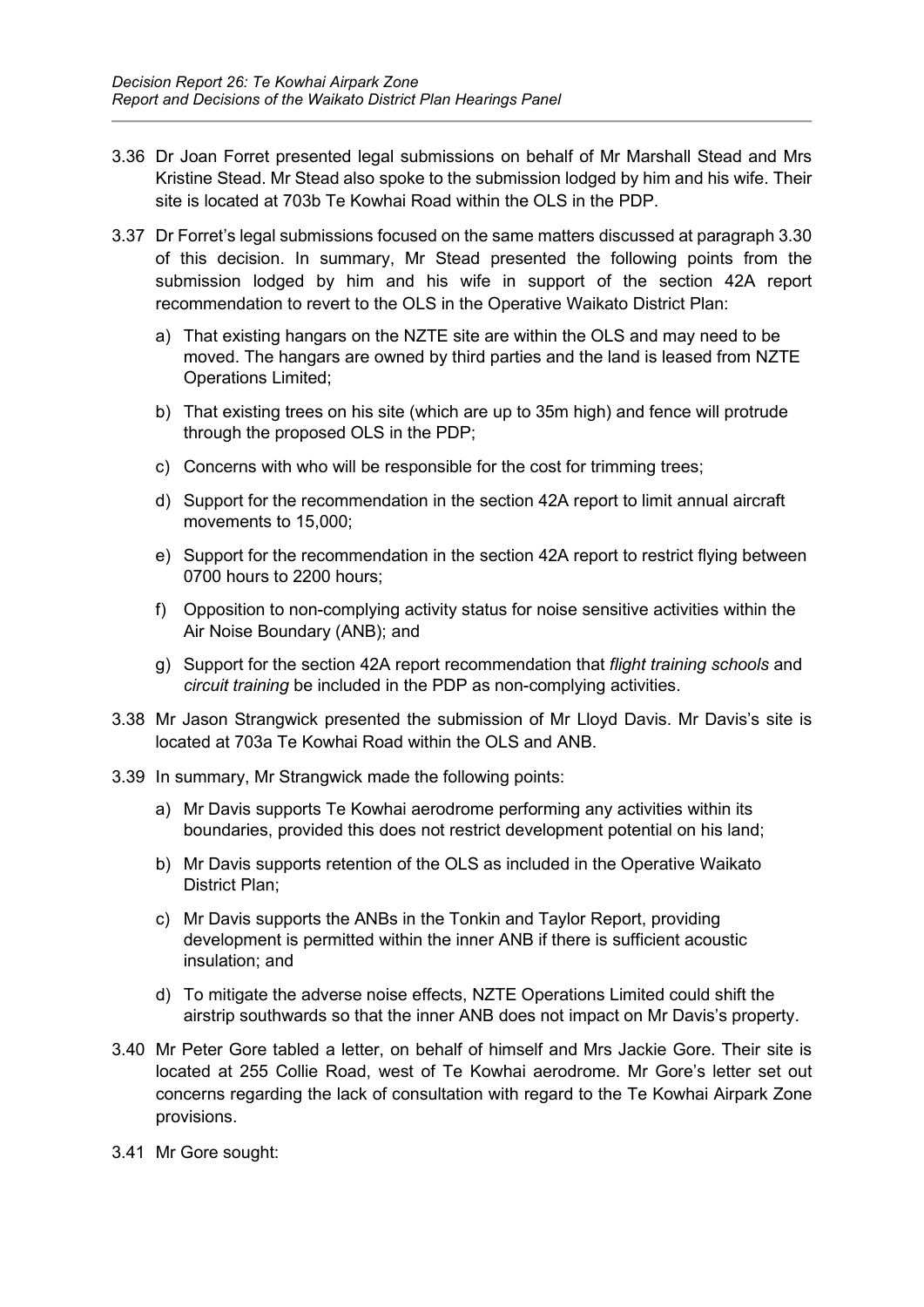- e) That the OLS be rejected, until the threshold for consultation with those directly affected is met;
- f) Rejection of the proposal until NZTE Operations Limited and the Council can agree on the details and facts at an open day, and can articulate what the proposal means to those directly affected; and
- g) Rejection of the OLS proposal on the basis that Te Kowhai aerodrome has not provided mitigation of effects that would be due process in any application lodged under the Resource Management Act 1[9](#page-11-0)91 (RMA) to intensify land use. $^{\textrm{\textregistered}}$
- 3.42 Ms Alec Duncan tabled a letter on behalf of Fire and Emergency New Zealand's (FENZ) which set out their support for recommendations made by the section 42A report in response to FENZ submission points. [10](#page-11-1)
- 3.43 Ms Alec Duncan tabled a letter on behalf of the Ministry of Education which sought the following amendments:
	- a) Replacing the term *'Teaching and Conference Facilities'* with *'Education Facilities*, changes to activity status in precincts A, C and D and inclusion of new matters of discretion;
	- b) Changes to matters of discretion recommended by the section 42A report; and
	- c) Changes to Policy 9.2.1.1.<sup>[11](#page-11-2)</sup>
- 3.44 On behalf of NZTE Operations Limited:
	- a) Dr. Robert Makgill presented legal submissions;
	- b) Mr Dan Readman presented evidence as both a landowner and the Te Kowhai aerodrome operator;
	- c) Mr Jonathan Broekhuysen presented urban design evidence;
	- d) Mr David Park presented aviation evidence;
	- e) Ms Laurel Smith presented acoustic evidence;
	- f) Mr James Armitage presented infrastructure evidence; and
	- g) Mr David Serjeant presented planning evidence.
- 3.45 Dr. Makgill's legal submissions focused on the following matters:
	- a) Clarification that the aerodrome has been in operation for 53 years, and not 20 years as asserted in the section 42A report;
	- b) Clarification of the RMA implications of public versus private ownership and that it is not useful or appropriate to assess resource use issues based on ownership;

<span id="page-11-0"></span><sup>9</sup> Letter from Peter Gore [\(https://wdcsitefinity.blob.core.windows.net/sitefinity-storage/docs/default-source/your-council/plans](https://wdcsitefinity.blob.core.windows.net/sitefinity-storage/docs/default-source/your-council/plans-policies-and-bylaws/plans/district-plan-review/hearings/hearing-17/submitter-evidence/hearing-17---te-kowhai-airpark---jackie-gore---evidence.pdf?sfvrsn=74278ec9_2)[policies-and-bylaws/plans/district-plan-review/hearings/hearing-17/submitter-evidence/hearing-17---te-kowhai-airpark---jackie](https://wdcsitefinity.blob.core.windows.net/sitefinity-storage/docs/default-source/your-council/plans-policies-and-bylaws/plans/district-plan-review/hearings/hearing-17/submitter-evidence/hearing-17---te-kowhai-airpark---jackie-gore---evidence.pdf?sfvrsn=74278ec9_2)[gore---evidence.pdf?sfvrsn=74278ec9\\_2\)](https://wdcsitefinity.blob.core.windows.net/sitefinity-storage/docs/default-source/your-council/plans-policies-and-bylaws/plans/district-plan-review/hearings/hearing-17/submitter-evidence/hearing-17---te-kowhai-airpark---jackie-gore---evidence.pdf?sfvrsn=74278ec9_2).

<span id="page-11-1"></span><sup>&</sup>lt;sup>10</sup> Letter from Alec Duncan, re: Fire and Emergency New Zealand – Letter to be tabled at Hearing 17: Te Kowhai Airpark dated 12 February 2021.

<span id="page-11-2"></span><sup>11</sup> Letter from Alec Duncan, re: Ministry of Education – Waikato District Plan Review - Letter to be Tabled at Hearing 17: Te Kowhai Airpark dated 12 February 2021.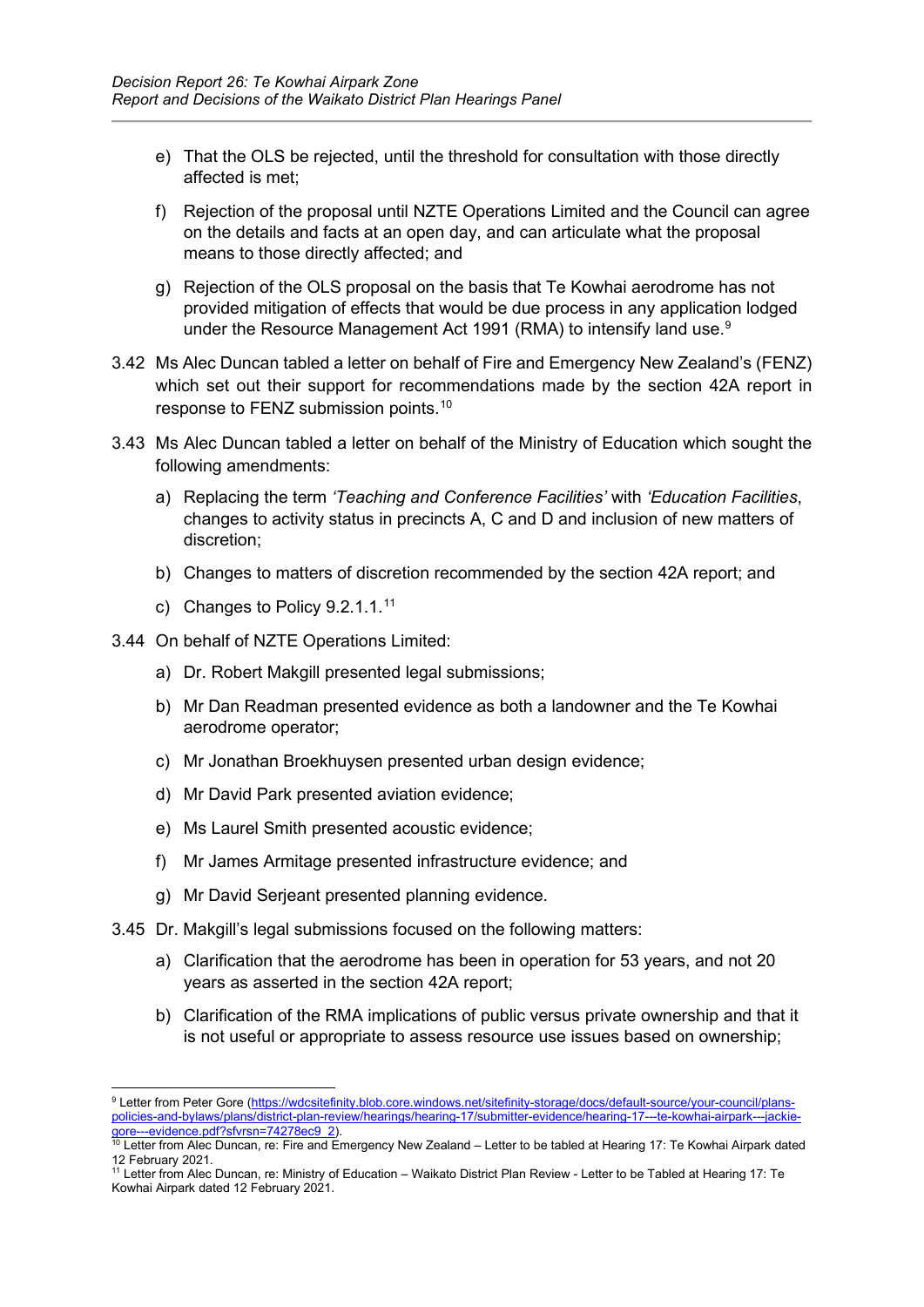- c) Relationship between the OLS and existing use rights, particularly for trees. Dr. Makgill agrees with the Tompkins Wake legal opinion, specifically that existing use rights apply from the date of notification of a decision;
- d) Inclusion of an advice note clarifying the responsibilities regarding the removal and/or trimming costs for trees within the OLS; and
- e) Requirement for an evaluation under section 32AA of the RMA if the Panel was minded to amend the OLS included in the PDP.
- 3.46 Mr Readman's evidence focused on the following matters:
	- a) The future vision for Te Kowhai aerodrome which incorporates both residential and commercial precincts, where Airpark residents can live onsite in their own home with their own aeroplanes;<sup>[12](#page-12-0)</sup>
	- b) Current operations at Te Kowhai aerodrome which include a wide range of aircraft operations from microlights to small light aeroplanes, police and rescue helicopter operations, vintage and military trainer-type aircraft and even occasionally hot air balloon flights;<sup>[13](#page-12-1)</sup>
	- c) Emerging technologies, such as enhancements in GPS navigation and modern flat screen instrumentation for small aeroplanes that gives them the ability to operate under IFR conditions; [14](#page-12-2) and
	- d) Consultation undertaken. [15](#page-12-3)
- 3.47 Mr Readman, verbally responding to earlier questions by submitters, stated that moving the runway south may not be supported by Council. With respect to critical obstacles which breach the OLS, such as trees, Mr Readman stated that these could be managed through notifying the CAA and the critical obstacles being identified on a NOTAM. [16](#page-12-4)
- 3.48 Mr Readman also stated that there is no difference between an aircraft's rate of climb on either IFR or VFR.
- 3.49 Mr Broekhuysen's urban design evidence focused on the following matters:
	- a) The master planning exercise undertaken, which was:
	- b) A design-led exercise that incorporated the original vision while implementing lessons garnered through extensive international and domestic research into existing airparks;<sup>[17](#page-12-5)</sup> and
	- c) Based on urban design principles which informed the development of the four precincts in the PDP.
	- d) In relation to the OLS:

<sup>&</sup>lt;sup>12</sup> Paragraph 5, Summary of Evidence of Dan Readman on behalf of NZTE Operations Limited, dated 3 March 2021.

<span id="page-12-1"></span><span id="page-12-0"></span><sup>13</sup> Paragraph 7, Summary of Evidence of Dan Readman on behalf of NZTE Operations Limited, dated 3 March 2021.

<sup>14</sup> Paragraph 19, Summary of Evidence of Dan Readman on behalf of NZTE Operations Limited, dated 3 March 2021.

<span id="page-12-4"></span><span id="page-12-3"></span><span id="page-12-2"></span><sup>15</sup> Paragraph 20 - 22, Summary of Evidence of Dan Readman on behalf of NZTE Operations Limited, dated 3 March 2021.  $16$  NOTAM means a notice distributed by means of telecommunication containing information concerning the establishment, condition or change in any aeronautical facility, service, procedure or hazard, the timely knowledge of which is essential to

<span id="page-12-5"></span>personnel concerned with flight operations [\(https://www.aviation.govt.nz/rules/rule-part/show/1/1\)](https://www.aviation.govt.nz/rules/rule-part/show/1/1).  $^{17}$  Paragraph 5, Summary of Evidence of Jonathan Broekhuysen on behalf of NZTE Operations Limited, dated 3 March 2021.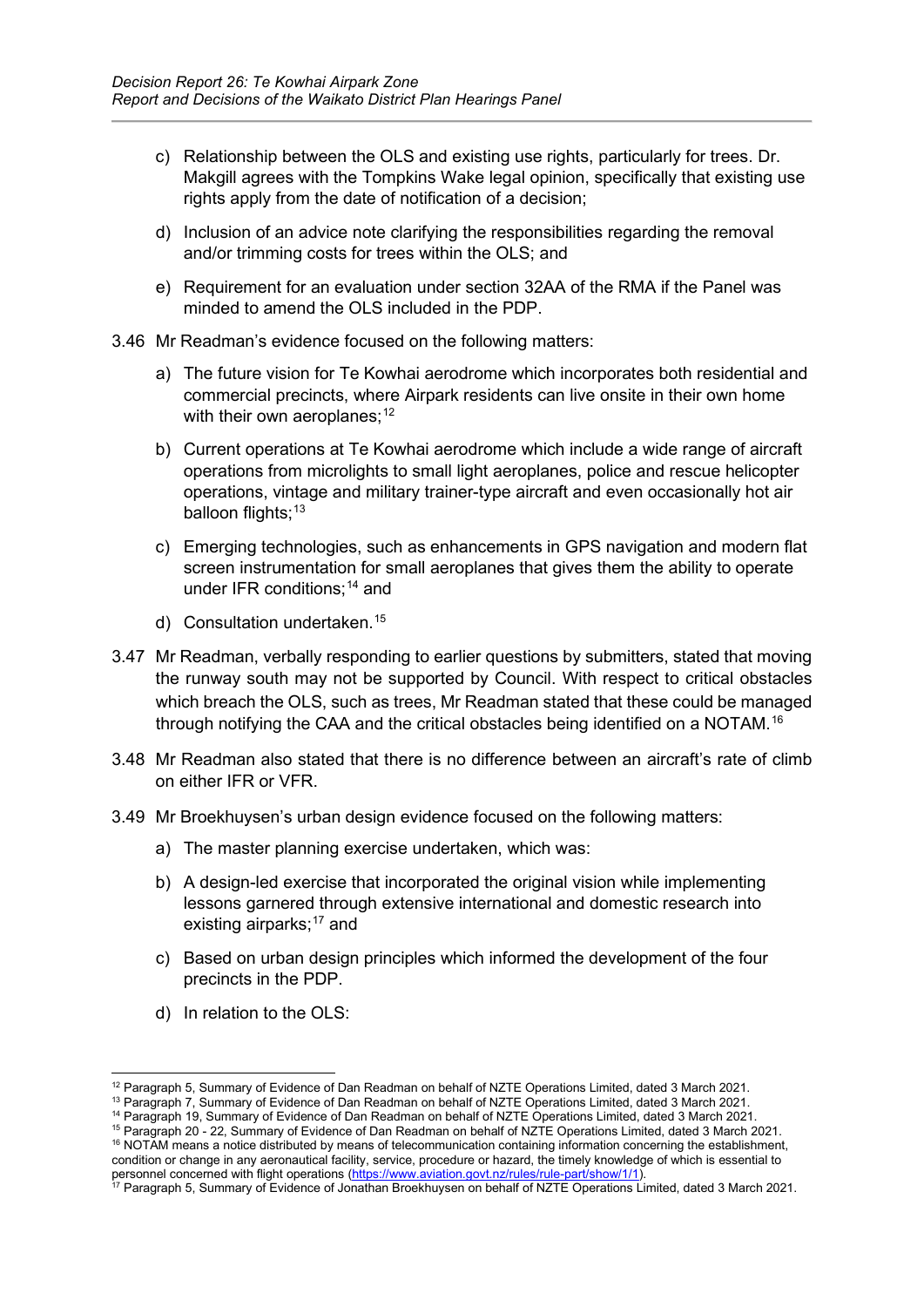- e) Development of five properties in close proximity to the runway will not be unduly affected by the OLS in the PDP; and
- f) Future development potential of these adjoining landholdings can be appropriately managed.<sup>[18](#page-13-0)</sup>
- 3.50 In response to our question, Mr Broekhuysen stated that moving the airstrip south would improve the development prospects for NZTE Operations Limited from an urban design perspective.
- 3.51 Mr Park's aviation evidence focused on the following matters:
	- a) Aerodrome runways are required by the CAA to be protected by an OLS, which are intended to prevent obstacles affecting aircraft flight paths. All New Zealand aerodromes that Mr Park is familiar with have their OLS protected in district plans;<sup>[19](#page-13-1)</sup>
	- b) Aircraft operating under IFR, where a pilot's ability to see obstacles is reduced, require more extensive and a lower OLS than those operating under VFR where the pilot is flying by visual reference; $^{\rm 20}$  $^{\rm 20}$  $^{\rm 20}$
	- c) OLS protrusions are mostly an issue where they occur in the take-off and approach OLS, especially within 3,000m of the runway ends. Terrain or vegetation penetrating through the IHS (where established) is less of a concern and can usually be managed.<sup>[21](#page-13-3)</sup>
- 3.52 In response to questioning by us, Mr Park confirmed that Te Kowhai could continue operating under VFR, with the Operative Waikato District Plan OLS as opposed to the OLS in the PDP.
- 3.53 Ms Laurel Smith's presentation of her acoustic evidence focused on the following matters of disagreement with the section 42A report recommendations, which she did not support:
	- a) Alternative noise boundaries based on 15,000 annual movements as modelled by Tonkin and Taylor at the request of the Council;
	- b) A rule limiting the annual aircraft movements to 15,000;
	- c) A rule limiting the operational hours of the Aerodrome between 7 am and 10 pm;
	- d) A rule excluding engine testing between 10 pm and 7 am;
	- e) Non-complying status of circuit training and a flight school;
	- f) Non-complying status of activities sensitive to noise within the ANB; and
	- g) A rule requiring noise from aircraft operations to comply with the 55 and 65 dB  $L_{dn}$ limits at the OCB and ANB respectively.<sup>[22](#page-13-4)</sup>

<span id="page-13-0"></span><sup>&</sup>lt;sup>18</sup> Paragraph 12, Summary of Evidence of Jonathan Broekhuysen on behalf of NZTE Operations Limited, dated 3 March 2021.

<sup>&</sup>lt;sup>19</sup> Paragraphs 9 and 10, Summary of Evidence of David Park on behalf of NZTE Operations Limited, dated 3 March 2021.

<span id="page-13-1"></span><sup>20</sup> Paragraphs 11, Summary of Evidence of David Park on behalf of NZTE Operations Limited, dated 3 March 2021.

<span id="page-13-3"></span><span id="page-13-2"></span><sup>&</sup>lt;sup>21</sup> Paragraphs 15, Summary of Evidence of David Park on behalf of NZTE Operations Limited, dated 3 March 2021.

<span id="page-13-4"></span><sup>&</sup>lt;sup>22</sup> Paragraphs 13, Summary of Evidence of Laurel Smith on behalf of NZTE Operations Limited, dated 3 March 2021.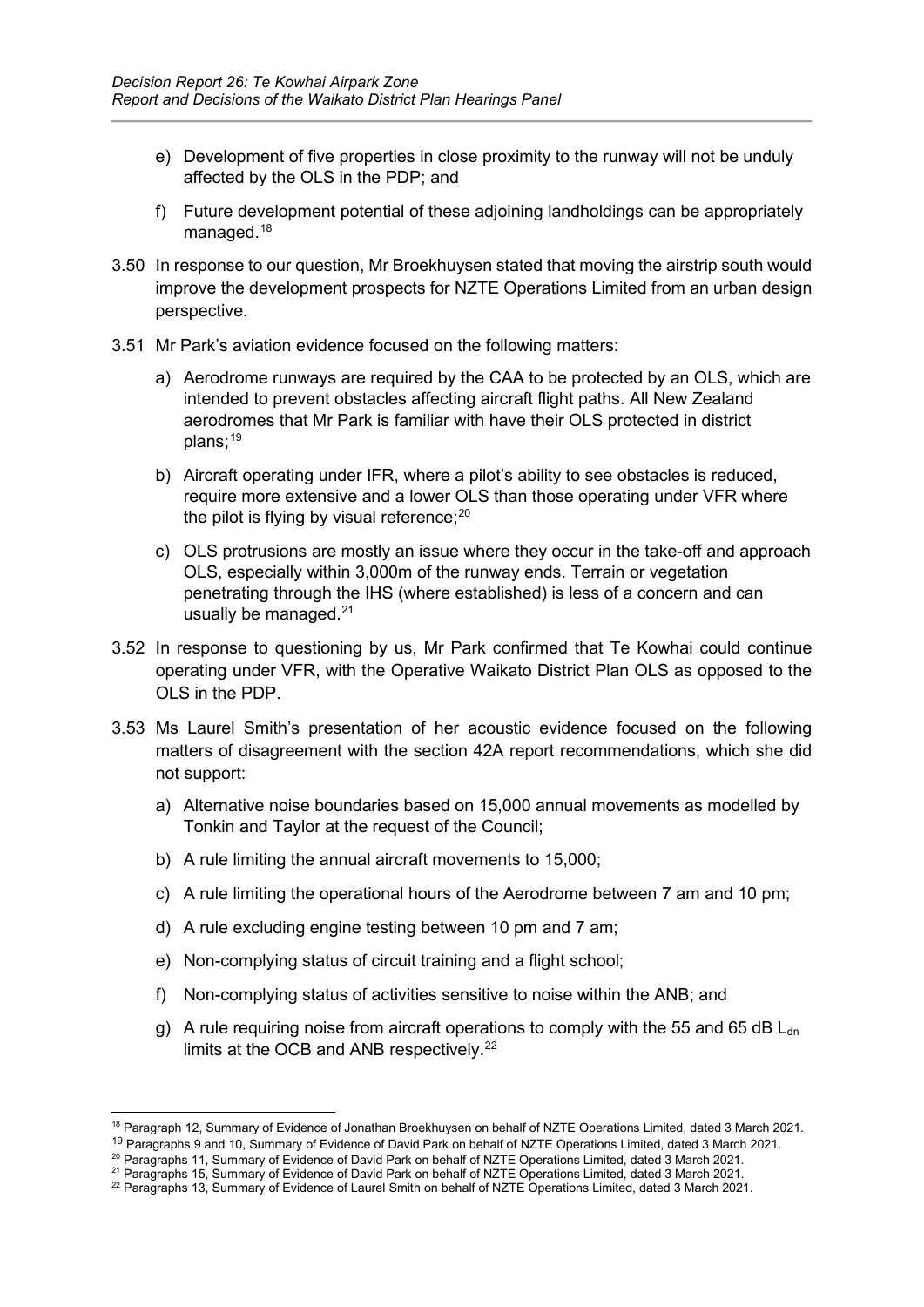- 3.54 Ms Smith did not support the smaller OCB and ANB recommended in the section 42A report as these noise boundaries are based on a 10-year planning horizon which Ms Smith considers too short for an airport, and inadequate for managing the long-term future of the aerodrome and airpark.<sup>[23](#page-14-0)</sup>
- 3.55 In response to questioning by us, Ms Smith stated that the assumed number and type of aircraft movements are inputted into the model which produces the noise contours. She advised that if more and/or noisier aircraft movements occurred, compared to those used in the modelling, contours extending further from the airstrip would be required to manage effects.
- 3.56 In summary, Mr James Armitage's infrastructure evidence concluded that:
	- a) The proposed wastewater solution is suitable for the airpark's development, meets the requirements of AS/NZS1547:2012, and has the ability to be connected to any future public reticulation system; [24](#page-14-1)
	- b) The water supply solution will provide for adequate firefighting storage (in accordance with SN PAS4509:2008), potable use, and has the ability to be connected to any future public water supply. A private reticulated water system is therefore not required to meet the relevant standards;<sup>[25](#page-14-2)</sup> and
	- c) The stormwater solution is deemed feasible for the development.<sup>[26](#page-14-3)</sup>
- 3.57 Mr Dave Serjeant's presentation of his planning evidence focused on the following matters of disagreement with the section 42A report's recommendations:
	- a) He did not support the insertion of definitions and the listing of *circuit training* and *flight training schools* as non-complying activities in the activity table. Mr Serjeant stated that noise generating aspects of these activities are barely distinguishable from general airport operations according to Ms Smith, and there is no other reason for defining or according them a separate status to *aircraft operations;* [27](#page-14-4)
	- b) He did not support non-complying activity status for noise sensitive activities within the Te Kowhai Airpark Zone. Mr Serjeant stated that persons residing within the Te Kowhai Airpark Zone enjoy the benefits that the airpark provides and accept some trade-off in noise levels accordingly;<sup>[28](#page-14-5)</sup>
	- c) He recommended that the standard in Rule 27.2.1.14 Temporary Events in relation to direct highway access should be deleted on the basis that it is redundant; $^{29}$  $^{29}$  $^{29}$
	- d) He recommended the inclusions of the proposed OLS in the PDP, not the Operative Waikato District Plan OLS; [30](#page-14-7) and
	- e) He did not support a submission by First Gas to insert a new earthworks standard in Rule 27.2.10, such that excavation deeper than 200mm within 12m of the

<span id="page-14-0"></span><sup>&</sup>lt;sup>23</sup> Paragraphs 14, Summary of Evidence of Laurel Smith on behalf of NZTE Operations Limited, dated 3 March 2021.

<span id="page-14-1"></span><sup>&</sup>lt;sup>24</sup> Paragraph 31, Evidence in Chief of James Armitage on behalf of NZTE Operations Limited, dated 15 February 2021.

<sup>25</sup> Paragraph 32, Evidence in Chief of James Armitage on behalf of NZTE Operations Limited, dated15 February 2021.

<span id="page-14-3"></span><span id="page-14-2"></span><sup>&</sup>lt;sup>26</sup> Paragraph 33, Evidence in Chief of James Armitage on behalf of NZTE Operations Limited, date 15 February 2021.

<sup>&</sup>lt;sup>27</sup> Paragraph 7, Summary of Evidence of David Serjeant on behalf of NZTE Operations Limited, dated 3 March 2021.

<span id="page-14-6"></span><span id="page-14-5"></span><span id="page-14-4"></span> $^{28}$  Paragraph 8, Summary of Evidence of David Serjeant on behalf of NZTE Operations Limited, dated 3 March 2021.  $^{29}$  Paragraph 9, Summary of Evidence of David Serjeant on behalf of NZTE Operations Limited, dated 3 March 2021.

<span id="page-14-7"></span><sup>30</sup> Paragraph 12, Summary of Evidence of David Serjeant on behalf of NZTE Operations Limited, dated 3 March 2021.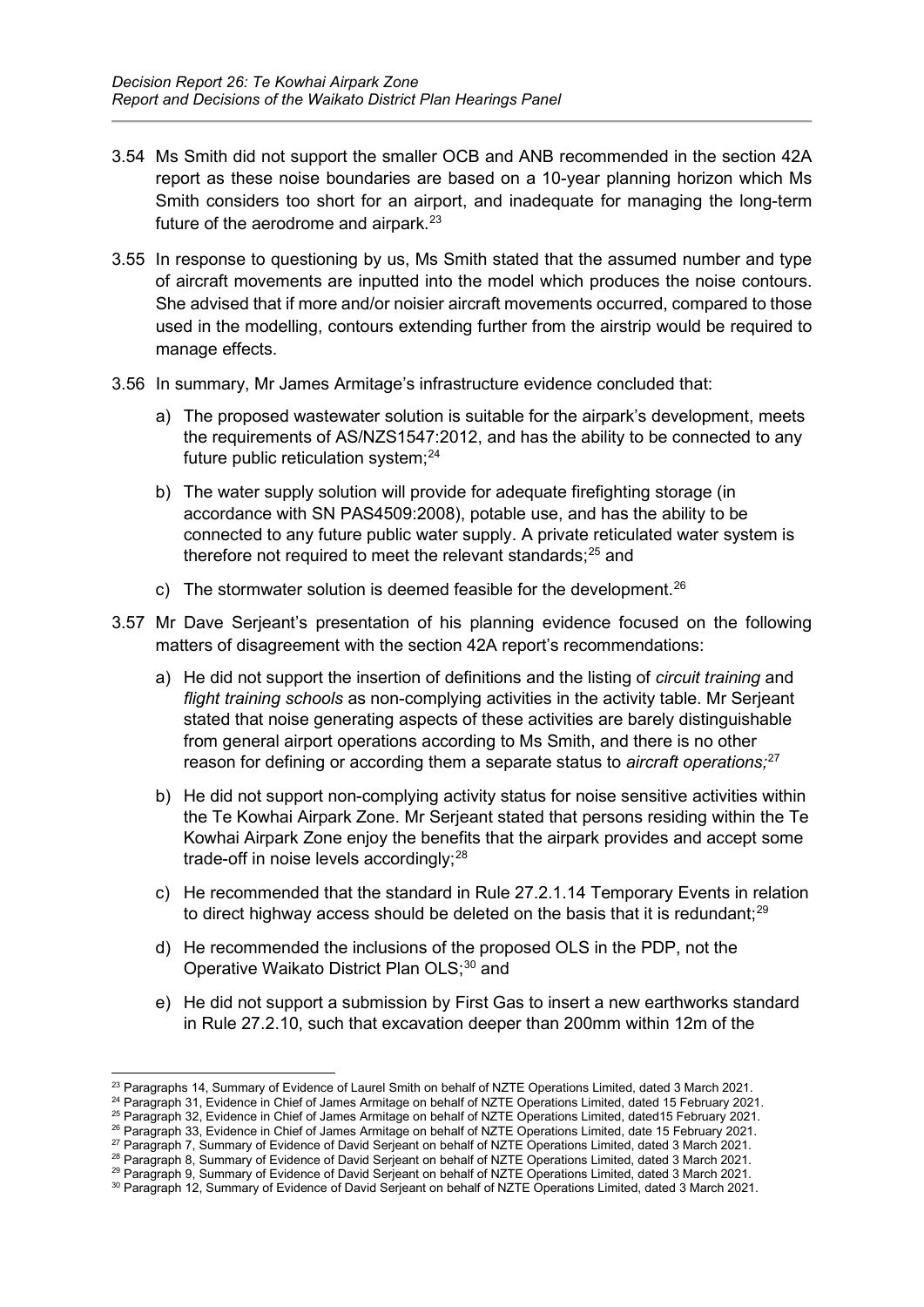centreline of the gas transmission line through the Te Kowhai Airpark Zone would trigger the need for resource consent.<sup>[31](#page-15-1)</sup>

- 3.58 Mr Serjeant's supplementary evidence included two amendments with regard to the OLS in response to submitters concerns, namely:
	- a) The insertion of an advice note which offers either tree removal or trimming on a one-off basis to achieve compliance with the OLS. If the landowner chose the trimming option, then the ongoing obligation for compliance would become their own; [32](#page-15-2) and
	- b) Removal of the requirement for trees and vegetation to comply with the IHS provisions of the OLS. $^{\rm 33}$  $^{\rm 33}$  $^{\rm 33}$

# <span id="page-15-0"></span>**4 Panel Decisions**

- 4.1 The section 42A report addressed 485 separate submissions points on the PDP and 266 submission points on Variation 1. The section 42A report author analysed these and made a recommendation for each submission to be accepted or rejected by us, along with some changes to the PDP text and planning maps. The author also amended some recommendations in rebuttal and hearing documents.
- 4.2 It is noted that a number of matters between Council and NZTE Operations Limited were agreed in the provisions supplied in the section 42A report closing statements. As above, where we agree with the recommended changes and reasons, the matter is not revisited in this Decision.
- 4.3 Given the overlap between submitters and Council on a number of outstanding matters, the following sub-sections have been grouped by issue.

# **Obstacle Limitation Surface (OLS)**

- 4.4 With respect to the OLS, NZTE Operations Limited supported the inclusion of the OLS in the PDP, as modified by Variation 1 to the PDP. This submission was supported by Mr Park's evidence for the following reasons: [34](#page-15-4)
	- a) NZTE Operations Limited intends to upgrade the aerodrome to allow enhanced private aircraft operations of small single or twin-engine propeller powered aircraft during daytime hours, or, under managed circumstances, at night, to navigate under IFR;
	- b) When operating under IFR, the pilot can rely on flight instruments and aircraft navigation systems to determine their position with respect to the aerodrome and its runways to safely and accurately position the aircraft for approach and landing, and after take-off;
	- c) IFR greatly improves the safety and reliability of aircraft operations. However, it does require a higher standard of aerodrome design to ensure sufficient clear

<span id="page-15-1"></span><sup>&</sup>lt;sup>31</sup> Paragraph 14, Summary of Evidence of David Serjeant on behalf of NZTE Operations Limited, dated 3 March 2021.

<sup>&</sup>lt;sup>32</sup> Paragraph 8, Supplementary Evidence of David Serjeant for NZTE Operations Limited, dated 29 April 2021.

<span id="page-15-4"></span><span id="page-15-3"></span><span id="page-15-2"></span><sup>33</sup> Paragraph 12, Supplementary Evidence of David Serjeant for NZTE Operations Limited, dated 29 April 2021.

<sup>34</sup> Paragraph 47, Evidence in Chief of David Park on behalf of NZTE Operations Limited, 15 February 2021.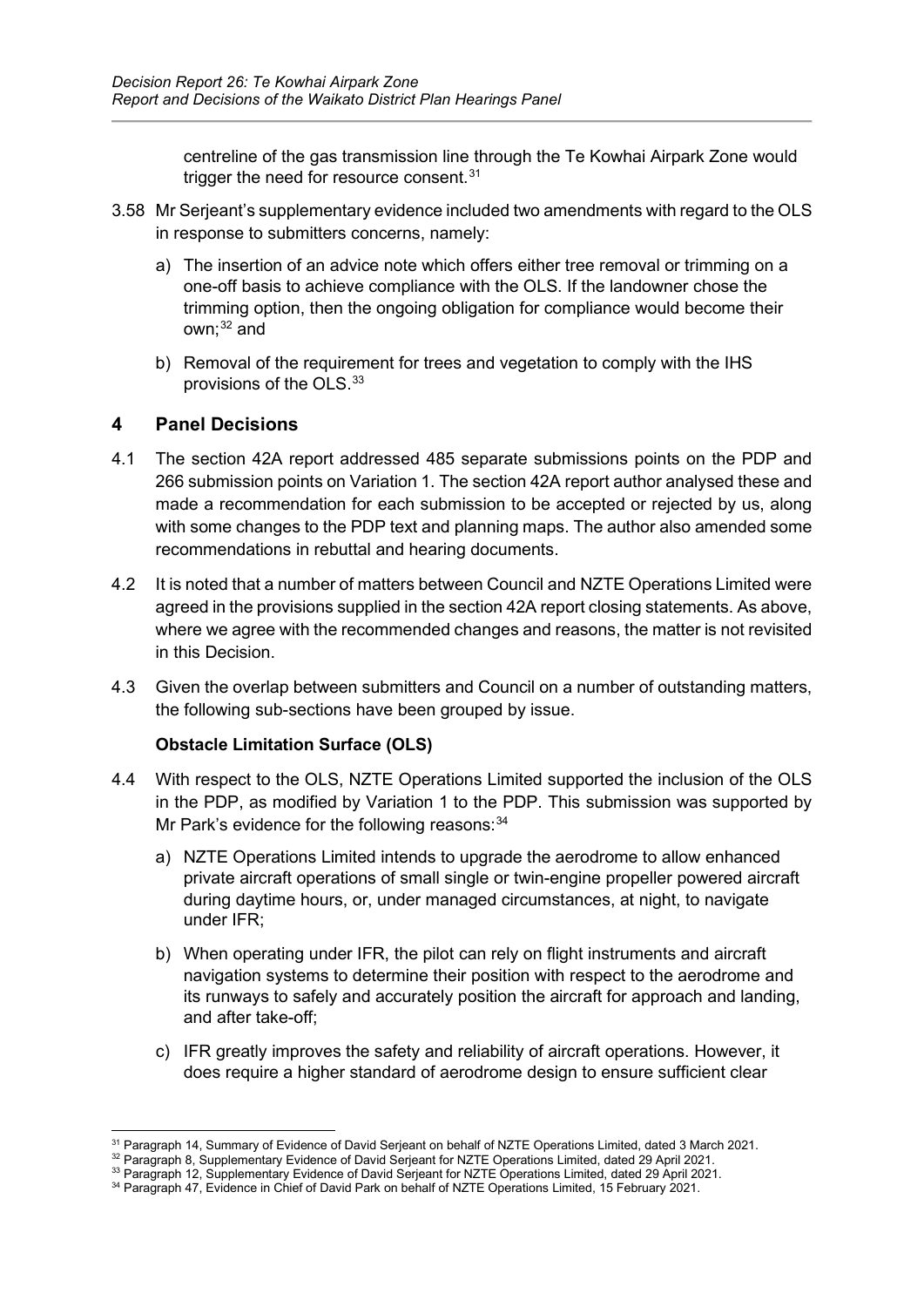ground and airspace exists for safe operations in the reduced visibility conditions of IFR; and

- d) There are minimum CAA requirements for an OLS to be protected for night and IFR operations by small aircraft.
- 4.5 The section 42A report included a detailed analysis of both the OLS in the PDP and the Operative Waikato District Plan OLS and recommended that the OLS in the PDP be replaced with the OLS in the Operative Waikato District Plan. A summary of the section 42A report reasons for this recommendation is as follows: $^{\rm 35}$  $^{\rm 35}$  $^{\rm 35}$ 
	- a) There are nine properties in the Rural Zone and two properties in the Village Zone where the PDP OLS will impose building height restrictions that would otherwise be permitted by the general building height rules for the respective zones;
	- b) For some properties, the PDP OLS height is between 0m and 6m, which also results in a restriction on built development in those areas;
	- c) Some 42 trees<sup>[36](#page-16-1)</sup> already intrude into the PDP OLS, by between 0.4m and 24.2m. That number only relates to trees within the western approach and take-off surface, and there may also be trees/vegetation within the IHS which may also breach the PDP OLS;
	- d) The costs of compliance would fall on landowners and not the aerodrome operator, thus creating an unfair financial burden on landowners;
	- e) Requiring landowners to chop or trim trees and vegetation that encroached into the PDP OLS would not maintain amenity values of Te Kowhai, as required by section 7(c) of the RMA;
	- f) Kahikatea trees have ecological value, are potential habitat for endemic bats and provide stepping stones for native birds across the landscape; and
	- g) The PDP OLS does not adjust for the land form underneath it, unlike other OLS in other district plans (such as Wanaka and Napier).
- 4.6 Submitters, particularly Vikki Madgwick; Greig Metcalfe; Kit Maxwell and Mr and Mrs McBride specifically supported the section 42A report recommendation in their submission and oral presentations for the same reasons set out in the section 42A report.
- 4.7 Ms Ensor's section 42A rebuttal evidence stated that if we were of a mind to include the PDP OLS, rather than the Operative Waikato District Plan OLS, it would be appropriate to assign a different activity status for intrusions into the approach and take-off surfaces from the activity status for intrusions into the transitional side surfaces and the IHS. $^{37}$  $^{37}$  $^{37}$  Ms Ensor recommended that a restricted discretionary activity status be applied to intrusions into the transitional side surfaces and the IHS. Mr Park agreed with providing

<span id="page-16-0"></span><sup>35</sup> Paragraph 355, Section 42A Report Hearing 17: Te Kowhai Airpark Zone, dated 29 January 2021.

<span id="page-16-1"></span> $36$  As at 16 April 2018.

<span id="page-16-2"></span><sup>&</sup>lt;sup>37</sup> Paragraph 18, Section 42A Rebuttal Evidence, Hearing 17: Te Kowhai Airpark, 1 March 2021.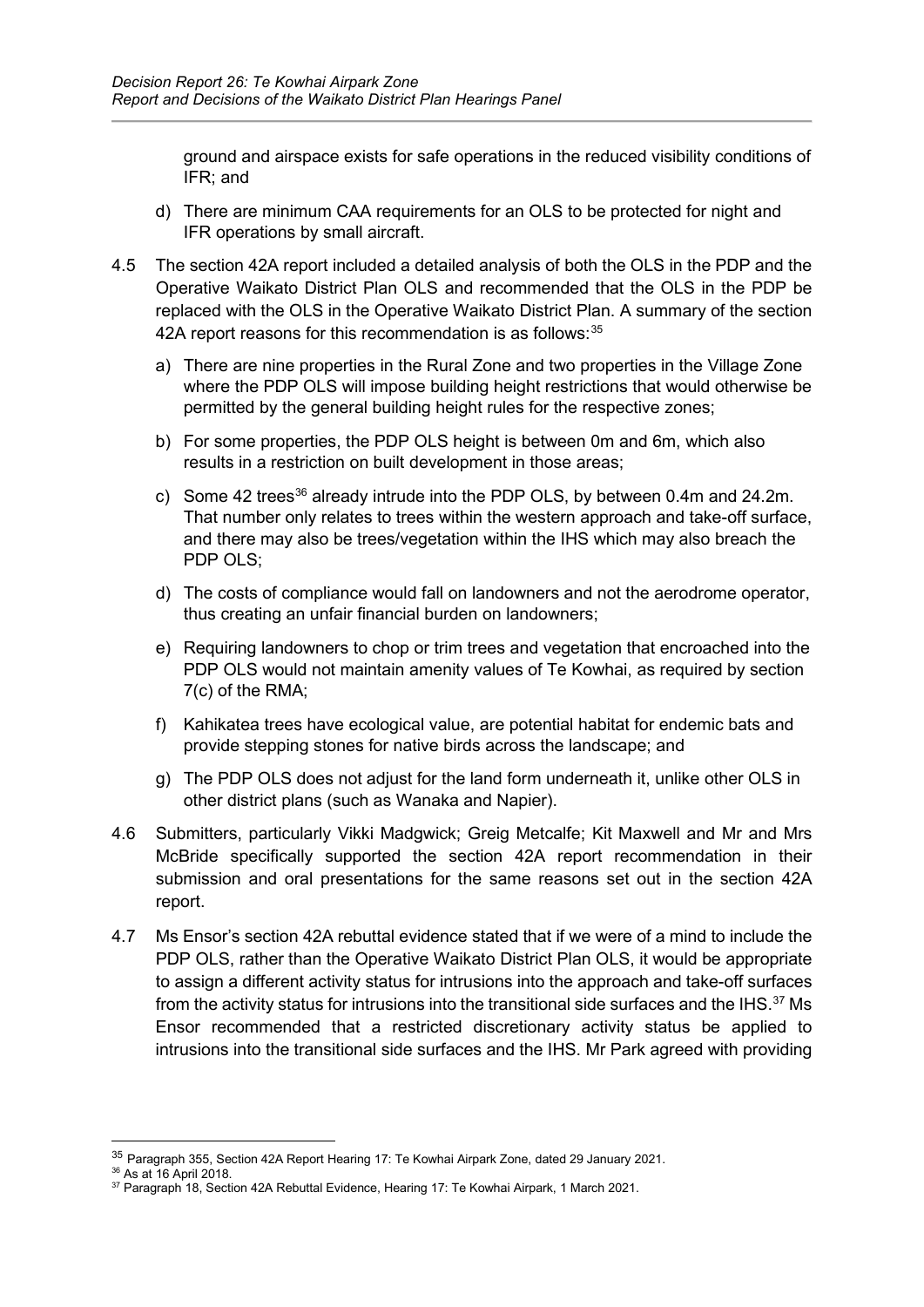flexibility, as described in Ms Ensor's alternative tiered activity status approach for intrusions into the PDP OLS. $^{38}$  $^{38}$  $^{38}$ 

- 4.8 In addition to the above, Mr Serjeant's supplementary evidence recommended a further change to the provisions, so that trees and vegetation need not to comply with the IHS OLS height limit. [39](#page-17-1)
- 4.9 After careful consideration of this issue, we accept the submission of NZTE Operations Limited to retain the OLS as notified on the planning maps, subject to implementing the alternative tiered activity status approach for intrusions as suggested by Ms Ensor and removing the requirement for trees and vegetation to comply with the IHS height limit.
- 4.10 We find with respect to the PDP OLS:
	- a) It will enable NZTE Operations Limited to upgrade to IFR, which in turn will improve the safety of the aerodrome;
	- b) Submitter concerns regarding intrusions into the OLS are largely addressed by inclusion of the proposed advice note, a more restrictive activity status for protrusions into the OLS and removal of the requirement for trees and vegetation to comply with the IHS height limit;
	- c) Existing trees have existing use rights from the date of notification of this Decision; and
	- d) The inclusion of an advice note, as recommended by Mr Serjeant, addresses concerns regarding the costs and responsibility for tree trimming within the approach and take-off surfaces.
- 4.11 Regarding NZTE Operations Limited's aspirations to accommodate night flights, through implementation of IFR, we address this in subsequent sections on noise. However, in summary, we find that the hours of operation of the aerodrome should be limited and night flights should not be provided for as a permitted activity.
- 4.12 For the above reasons, the notified OLS has been retained and the PDP has been amended to include tiered activity statuses for intrusions into the OLS, the recommended advice note and removal of the requirement for trees and vegetation to comply with the IHS height limit.

# **Air Noise Boundaries**

- 4.13 The section 42A report recommended the inclusion of Airport Noise Control Boundaries in the PDP, namely the Airport Air Noise Boundary (65 dB  $L_{dn}$ ) and the Airport Outer Control Boundary (55 dB  $L_{dn}$ ) modelled by Tonkin and Taylor.
- 4.14 In summary, the Tonkin and Taylor modelling was based on the following assumptions as recommended by the section 42A report author:
	- a) An operational scenario of 15,000 aircraft movements per year;
	- b) No flights between 10 pm and 7 am; and

<span id="page-17-0"></span><sup>&</sup>lt;sup>38</sup> Paragraph 17, Evidence in Reply of David Park for NZTE Operation Limited, 8 April 2021.

<span id="page-17-1"></span><sup>&</sup>lt;sup>39</sup> Paragraph 12, Supplementary Evidence of David Serjeant for NZTE Operations Limited, dated 29 April 2021.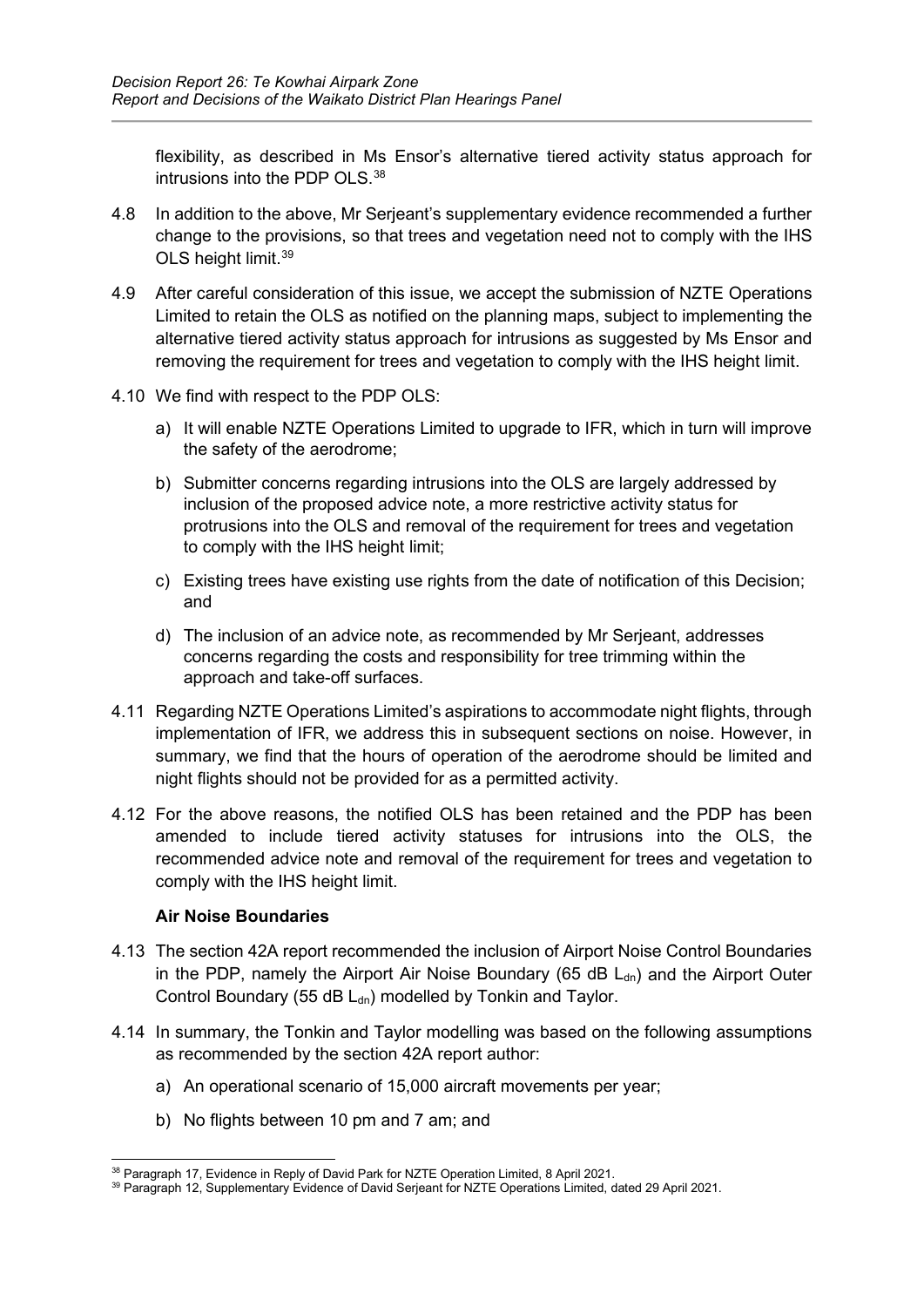- c) No flight training school or circuit training flights.<sup>[40](#page-18-0)</sup>
- 4.15 The section 42A report stated that the scenario of 15,000 movements is based on forecasting included in Appendix 13 of the section 32 report. This number is the predicted annual movements in the year 2031, a 10-year timeframe after the release of Council decisions on the PDP, $^{41}$  $^{41}$  $^{41}$  and considered to be the lifespan of a district plan.
- 4.16 NZTE Operations Limited sought that the Marshall Day Acoustics modelled Airport Noise Control Boundaries, being the Air Noise Boundary (65dB  $L<sub>dn</sub>$ ) and the Outer Control Boundary (55dB  $L_{dn}$ ) be included in the PDP.
- 4.17 Ms Smith's evidence stated that the Marshall Day Acoustics modelling was based on a future forecast of 19,645 annual aircraft movements which is approximately a doubling of the 2019 number of aircraft movements and a 35 per cent increase on 2008 aircraft movements. [42](#page-18-2) It is noted that 2008 was the busiest year since recording began, with 14,537 aircraft movements.<sup>[43](#page-18-3)</sup> We have more to say on this issue later in the decision.
- 4.18 We consider that the purpose of the contours is twofold: to manage noise at properties near the boundary of the aerodrome; and to manage reverse sensitivity effects on the aerodrome.
- 4.19 Furthermore, we consider that if aerodrome operations do grow as forecasted, and if boundaries based on a 10-year forecast are included in the PDP, then buildings containing noise sensitive activities currently outside the boundary may be affected by lawfully expanded aerodrome operations without appropriate noise mitigation being in place.
- 4.20 Given the above, we agree with the recommendations of Ms Smith and Mr Serjeant. We find that the contours should address forecasted aircraft movements beyond the 10-year lifespan of the PDP, as the contrary may lead to development close to the airstrip not having the necessary noise mitigation measures in place.

Activity status for noise sensitive activities within the Air Noise Boundary (65dB  $L_{dn}$ )

- 4.21 Mr Metcalfe and Mr Stead raised concerns regarding the non-complying activity status for activities and development within the Air Noise Boundary (65dB  $L<sub>dn</sub>$ ). In response to questions from the Panel, Mr Serjeant conceded that a less restrictive activity status may be appropriate given the concerns of Mr Davis, Mr Stead and Mr Strangwick. Dr. Makgill also agreed that this approach may be appropriate but did not provide any further submissions on this.
- 4.22 We have given careful consideration to this matter, and the analysis in the section 42A report. We agree with Mr Serjeant that a restricted discretionary activity status is appropriate, supported by a suite of matters of discretion which includes the need to comply with the criteria in Appendix 1 of the PDP.

<span id="page-18-0"></span><sup>40</sup> Page 1, Te Kowhai Airfield air noise contours memorandum, Tonkin and Taylor, 3 December 2018.

<span id="page-18-1"></span><sup>41</sup> Paragraph 754, Section 42A Report Hearing 17: Te Kowhai Airpark Zone, dated 29 January 2021.

<span id="page-18-2"></span><sup>42</sup> Paragraph 34, Evidence in Chief of Laurel Smith on behalf of NZTE Operations Limited, 15 February 2021.

<span id="page-18-3"></span><sup>43</sup> Paragraph 34, Evidence in Chief of Laurel Smith on behalf of NZTE Operations Limited, 15 February 2021.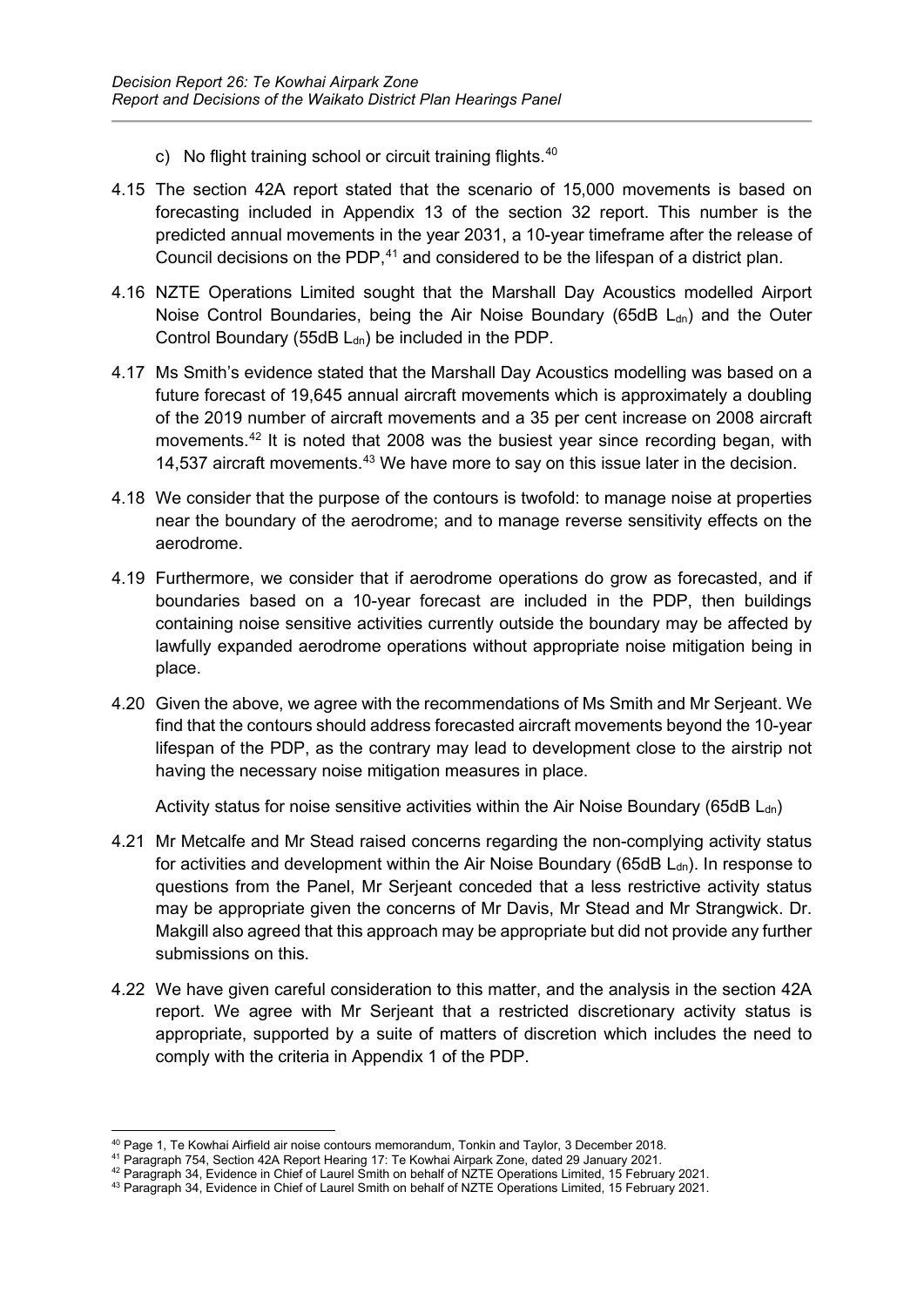4.23 In relation to the points raised by the section 42A report author, we note that applications for resource consent for a restricted discretionary activity may still be declined if proposed mitigation is not acceptable. We have also made amendments to the subdivision rules with regard to the location of building platforms in relation to the airstrip and Air Noise Boundary (65dB  $L<sub>dn</sub>$ ).

#### **Activity status for noise sensitive activities within the Te Kowhai Airpark Zone**

- 4.24 With respect to noise sensitive activities within the Te Kowhai Airpark Zone, Ms Smith recommended the inclusion of a 70dB  $L<sub>dn</sub>$  Air Noise Boundary in addition to the 65dB  $L<sub>dn</sub>$ Air Noise Boundary in the PDP. The proposed 70dB  $L<sub>dn</sub>$  Air Noise Boundary is fully contained within the Te Kowhai airpark site (refer Figure 2).
- 4.25 Ms Smith's evidence concluded that it is appropriate for residential activities to occur between the 65dB  $L_{dn}$  and 70dB  $L_{dn}$  Air Noise Boundaries<sup>[44](#page-19-0)</sup> at Te Kowhai airpark. Ms Smith noted that residents of an airpark would have a different expectation of amenity compared with those in rural or residential zones.
- 4.26 Mr Serjeant's evidence recommended including a permitted activity rule for noise sensitive activities within the Te Kowhai Airpark Zone and between the 65dB  $L<sub>dn</sub>$  and 70dB L<sub>dn</sub> Air Noise Boundaries based on Ms Smith's evidence. Mr Serjeant recommended retaining non-complying activity status for noise sensitive activities within the 70dB  $\mathsf{L}_{\mathsf{dn}}$ Air Noise Boundary. $^{45}$  $^{45}$  $^{45}$
- 4.27 The section 42A report recommended that all noise sensitive activities within the 65dB  $L_{dn}$  Air Noise Boundary be a non-complying activity.<sup>[46](#page-19-2)</sup> Ms Ensor stated that the PDP needs to provide for community health of all people using land outside of buildings within the Air Noise Boundary, including people within the Te Kowhai Airpark Zone.
- 4.28 We agree with the evidence and reasons of Ms Smith and Mr Serjeant. We find that residents of an airpark would have a different expectation of amenity compared with those in rural or residential zones. Given this, we have amended the PDP to include a permitted activity rule for noise sensitive activities outside of the 70dB  $L_{dn}$  Air Noise Boundary, [47](#page-19-3) but within the Te Kowhai Airpark Zone. We have also included Ms Smith's recommended Air Noise Boundaries on the PDP planning maps.

<span id="page-19-0"></span><sup>44</sup> Paragraph 7, Evidence in Reply of Laurel Smith for NZTE Operations Limited, dated 8 April 2021.

<span id="page-19-1"></span><sup>45</sup> Paragraph 13, Evidence in Reply of David Serjeant for NZTE Operations Limited, 8 April 2021.

<span id="page-19-2"></span><sup>46</sup> Paragraph 43, Hearing Closing Statement Hearing 17: Te Kowhai Airpark, 17 June 2021.

<span id="page-19-3"></span><sup>47</sup> Paragraph 13, Evidence in Reply of David Serjeant for NZTE Operations Limited, 8 April 2021.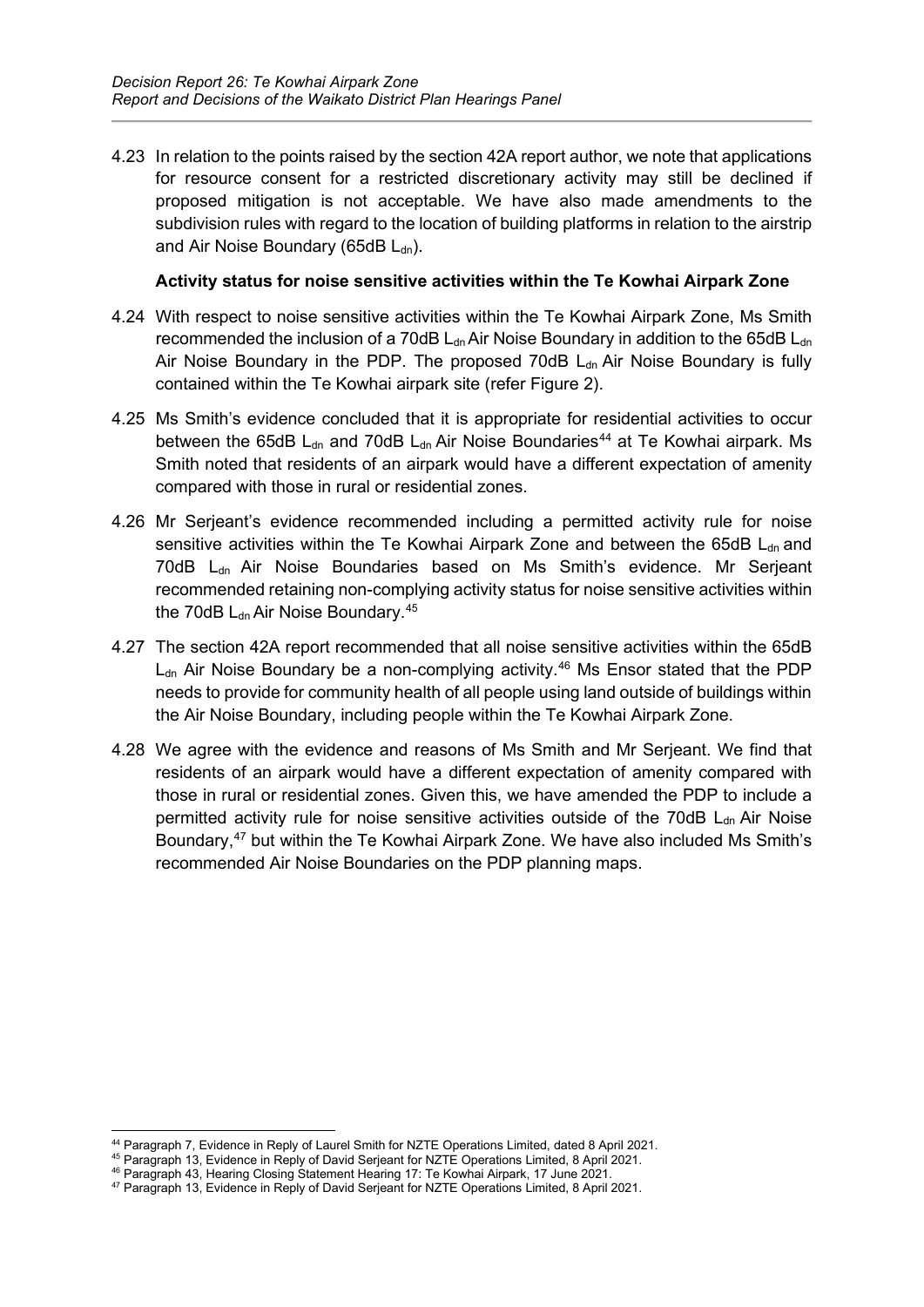

# **Figure 2: Marshall Day Noise Contours**

# **Hours of operation**

- 4.29 With respect to hours of operation, the section 42A report recommended that aircraft operations are not permitted between 10 pm and 7 am. Exceptions largely for emergencies are recommended, but other operations during those hours would require resource consent.[48](#page-20-0)
- 4.30 Ms Smith's evidence considered that there was potential for unreasonable sleep disturbance effects as a result of night-time aircraft operations, however stated that the rule recommended in the section 42A report was unnecessary and overly restrictive. Ms Smith's evidence considered that rather than having a night-time curfew, it was possible to manage the effects of occasional night-time movements by controlling the number of night-time departures and restricting circuit training at night. [49](#page-20-1)
- 4.31 A number of submitters in their oral presentations raised concerns around the hours of operation including, for example Mrs Fowler and Mr Metcalfe. Mrs Fowler sought that flights be limited to daylight hours.
- 4.32 We consider there is merit in Mrs Fowler's proposal of limiting aircraft operations to daylight hours and we accept the reasons of the section 42A report author. Given this, we find that flight operations should be limited to between 7 am and 10 pm for six months over "summer" and between 7 am and 7 pm for six months over "winter". Two new

<span id="page-20-1"></span><span id="page-20-0"></span><sup>&</sup>lt;sup>48</sup> Hearing Closing Statement, Section 42A Report Hearing 17: Te Kowhai Airpark Zone.<br><sup>49</sup> Paragraph 87, Evidence in Chief of Laurel Smith on behalf of NZTE Operations Limited.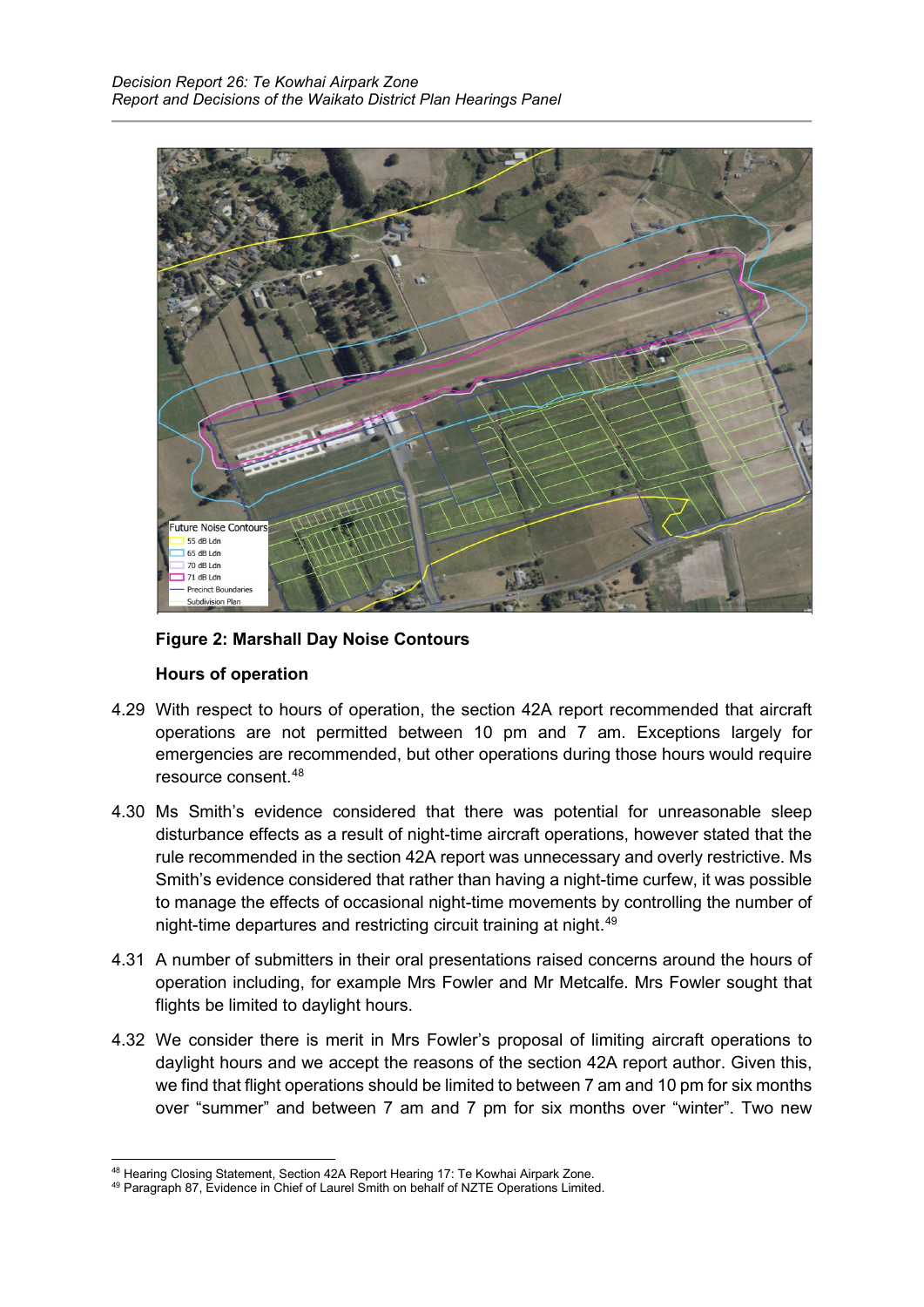definitions have been included in the PDP to specify that the summer and winter periods are based on three months either side of the summer and winter solstices, respectively.

#### **Aircraft movement threshold**

- 4.33 The section 42A report recommended the inclusion of a rule permitting a maximum of 15,000 aircraft movements per calendar year.<sup>[50](#page-21-0)</sup> This was in response to the submissions of Greig Metcalfe, Marshall Stead on behalf of Lloyd Davis, Jason Strangwick, Kylie Davis-Strangwick, Nicola Thompson and Kerry Thompson, Marshall Stead, Kristine Stead<sup>[51](#page-21-1)</sup>
- 4.34 The section 42A report recommended the inclusion of this rule to address amenity effects<sup>[52](#page-21-2)</sup> and based it on the forecasting included in Appendix 13 of the section 32 report. As noted earlier, this number was the predicted annual movements in the year 2031, a 10-year timeframe after the release of Council decisions on the PDP, [53](#page-21-3) the lifespan of a district plan.
- 4.35 We asked questions during the hearing regarding the aircraft movement threshold, particularly focusing on how annual frequency of flights had already been considered in the modelling which produced the aircraft noise boundaries.
- 4.36 In response, Ms Smith stated she did not see a need for the threshold, given that modelling had already taken aircraft movements into account when developing the boundaries. Ms Smith's evidence also set out the following reasons for deleting this threshold:
	- a) There is no noise effects basis for limiting the number of aircraft movements to 15,000 annually;
	- b) NZS 6805 does not promote controlling aircraft operations by the number of movements. Rather, the standard promotes the noise exposure approach which requires airport operators to manage average noise exposure levels within given limits;
	- c) The noise exposure method set out in NZS 6805 is appropriate for managing aircraft noise at smaller airports and has been implemented at several New Zealand airports similar to Te Kowhai without capping annual movements; and
	- d) Restricting annual movement numbers does not allow the airport operator the flexibility to manage aircraft operations to comply with the defined noise boundaries (e.g., encouraging quieter aircraft, restricting night flying).<sup>[54](#page-21-4)</sup>
- 4.37 We find that a threshold rule is not required and we agree with the reasons set out in Ms Smith's evidence and stated above. Given this, Rule 27.2.17 has been deleted from the PDP.

# **Flight training school and circuit training**

<span id="page-21-0"></span><sup>&</sup>lt;sup>50</sup> Paragraph 755, Section 42A Report Hearing 17: Te Kowhai Airpark Zone, dated 29 January 2021.

<span id="page-21-1"></span><sup>51</sup> Paragraph 758, Section 42A Report Hearing 17: Te Kowhai Airpark Zone, dated 29 January 2021.

<span id="page-21-2"></span> $^{52}$  Paragraph 752, Section 42A Report Hearing 17: Te Kowhai Airpark Zone, dated 29 January 2021.

<span id="page-21-3"></span> $^{53}$  Paragraph 754, Section 42A Report Hearing 17: Te Kowhai Airpark Zone, dated 29 January 2021.

<span id="page-21-4"></span><sup>54</sup> Paragraph 84, Evidence in Chief of Laurel Smith on behalf of NZTE Operations Limited.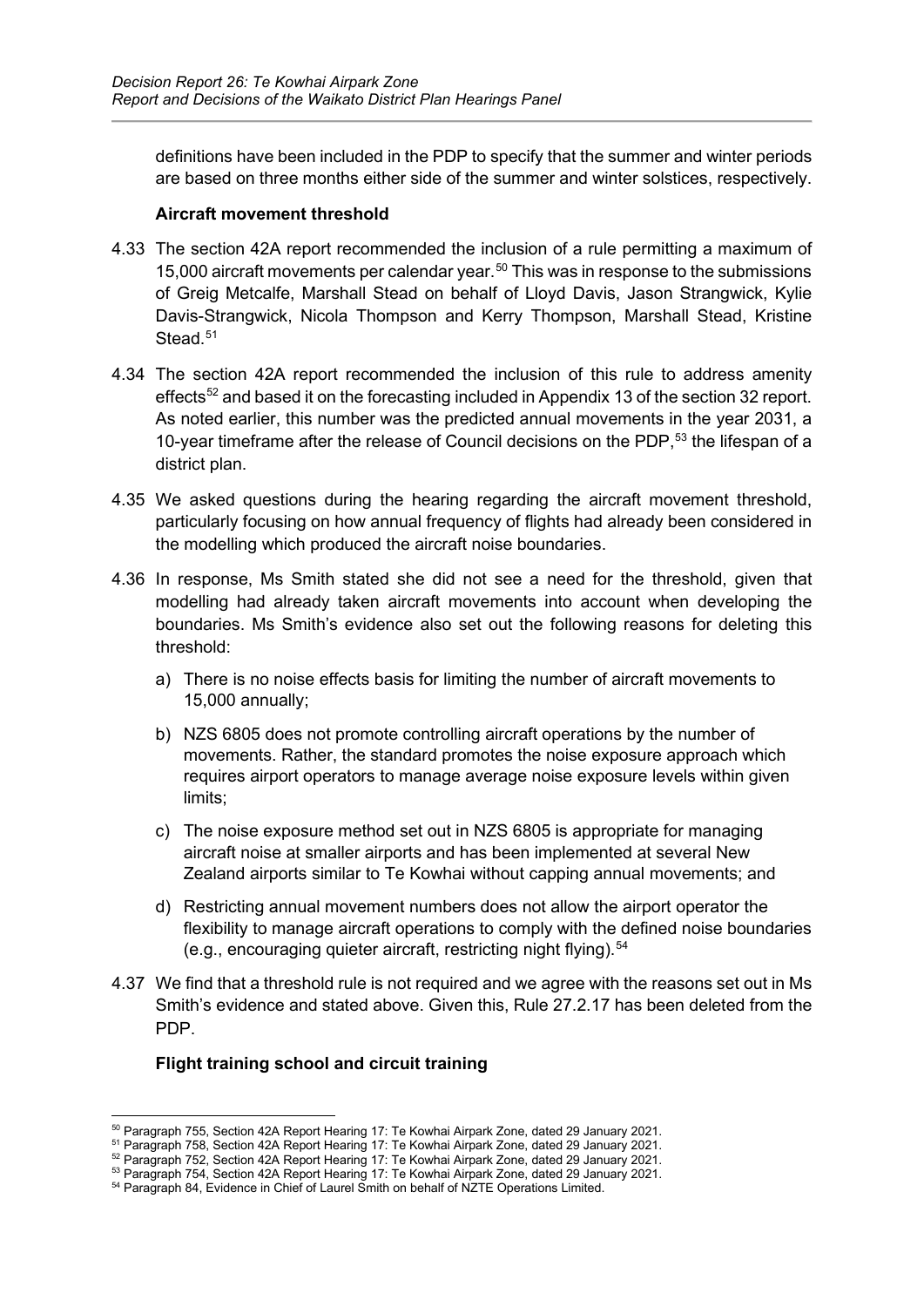- 4.38 The section 42A report recommended specifying flight training schools and circuit training as non-complying in the activity table and considered that circuit training had different environmental effects, compared with aircraft operations.<sup>[55](#page-22-0)</sup>
- 4.39 A number of submitters supported the section 42A report recommendations, namely Mrs Fowler, Mr Kit Maxwell, Mrs Rina Maxwell, Mr Greig Metcalfe and Mr Marshall Stead. In summary, their reasons included noise and annoyance issues from repetitive aircraft movements.
- 4.40 Ms Smith's evidence did not support this recommendation and noted that the modelled noise contours included approximately 23 per cent of movements using circuit flight tracks and the location of the 55 dB  $L_{dn}$  contour was barely affected by these movements, thus demonstrating that noise from circuiting aircraft is not significant.<sup>[56](#page-22-1)</sup>
- 4.41 Mr Serjeant's evidence stated that the noise generating aspects of a flight training school and circuit training were barely distinguishable from general airport operations according to Ms Smith, and there was no other reason for defining them or according them a separate status to aircraft operations.<sup>57</sup>
- 4.42 We agree with the section 42A report and submitters that a flight training school and circuit training have different adverse effects from general flight-related activities, as a consequence of the repetitive nature of aircraft movements and procedures. However, we find that discretionary activity status, as opposed to non-complying activity is more appropriate in recognition of the functional need for these activities to be undertaken at an aerodrome.
- 4.43 We have amended the PDP to include a flight training school and circuit training as separate discretionary activities.

#### **Gas transmission line**

- 4.44 In response to a submission by First Gas, the section 42A report recommended the inclusion of a standard in Rule 27.2.10, where excavation deeper than 200mm within 12m of the centreline of the gas transmission line through the Te Kowhai Airpark Zone would require resource consent.<sup>[58](#page-22-3)</sup>
- 4.45 The section 42A report author agreed with First Gas's submission and cited the following reasons:
	- a) First Gas is the Requiring Authority over some gas pipelines (part of the gas transmission network) within the Waikato District (Designation R1). However, the gas transmission pipeline location through the proposed Te Kowhai Airpark Zone is not designated in the PDP:<sup>[59](#page-22-4)</sup>
	- b) The standard would give effect to Objective 3.12 and Policy 6.6 of the RPS,  $60$ which requires management of the built environment ensures particular regard is

<span id="page-22-0"></span><sup>55</sup> Paragraph 69, Hearing Closing Statement, Section 42A Report Hearing 17: Te Kowhai Airpark Zone.

<span id="page-22-1"></span><sup>56</sup> Paragraph 95, Evidence in Chief of Laurel Smith on behalf of NZTE Operations Limited, dated 15 February 2021.

<span id="page-22-2"></span><sup>&</sup>lt;sup>57</sup> Paragraph 7, Summary of Evidence of David Serjeant on behalf of NZTE Operations Limited, dated 3 March 2021.

 $^\mathrm{58}$  Paragraph 803, Section 42A Report Hearing 17: Te Kowhai Airpark Zone, dated 29 January 2021.

<span id="page-22-4"></span><span id="page-22-3"></span> $^{59}$  Paragraph 804, Section 42A Report Hearing 17: Te Kowhai Airpark Zone, dated 29 January 2021.

<span id="page-22-5"></span><sup>&</sup>lt;sup>60</sup> Paragraph 805, Section 42A Report Hearing 17: Te Kowhai Airpark Zone, dated 29 January 2021.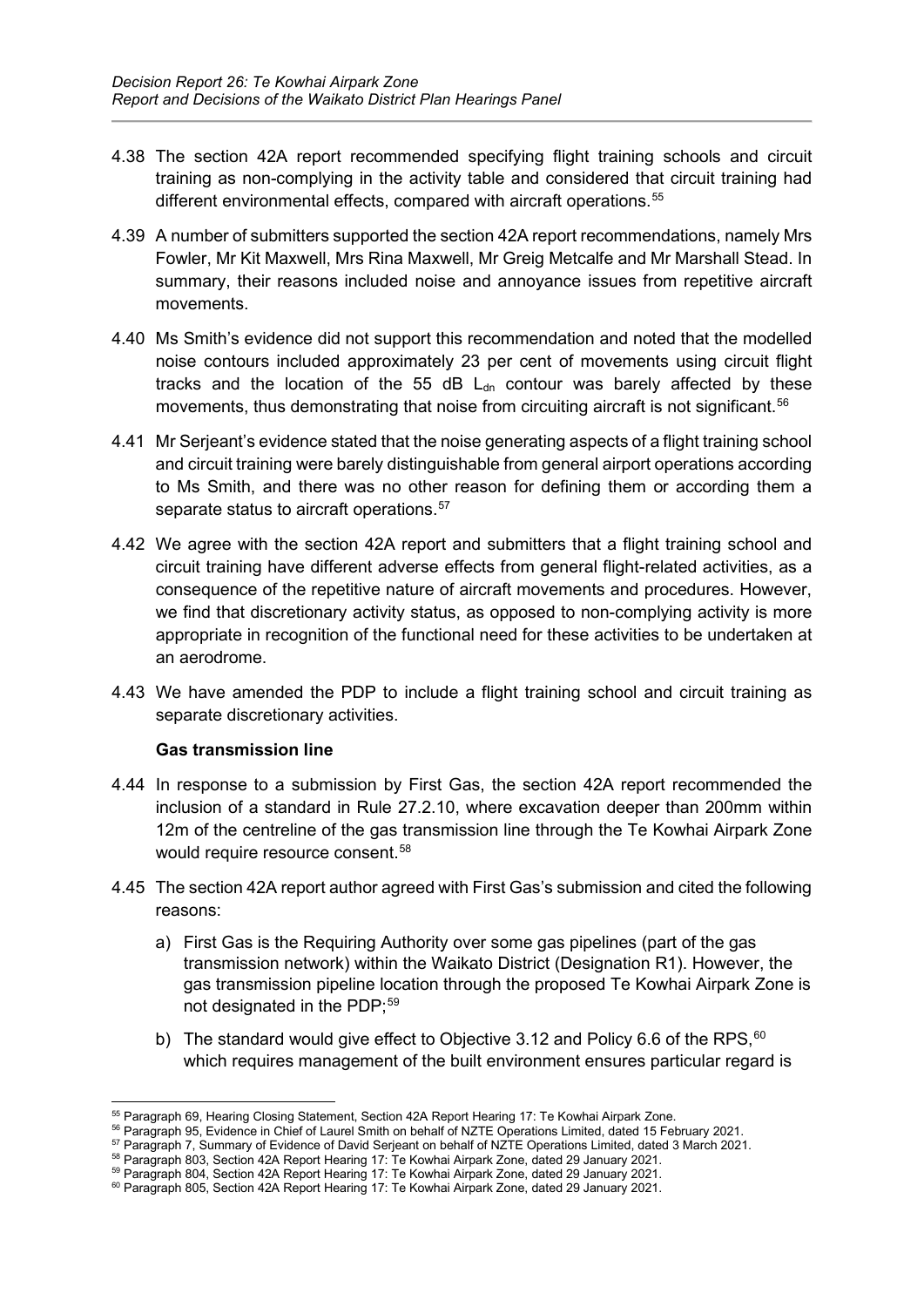given to: (b) that the effectiveness and efficiency of existing and planned regionally significant infrastructure is protected; [61](#page-23-1) and

- *c)* The standard would implement a new recommended Policy 6.1.17 in Chapter 6 of the PDP on regionally significant infrastructure. [62](#page-23-2)
- 4.46 Mr Serjeant's evidence recommended the deletion of the earthworks standard.<sup>[63](#page-23-3)</sup> Mr Serjeant stated that the First Gas pipeline was covered by an easement and the legal requirements of the easement would need to be met before earthworks could be undertaken. [64](#page-23-4)
- 4.47 We agree with the evidence of Mr Serjeant that the pipeline is already protected by another legal mechanism. Given this, we have amended the PDP to delete the respective standard in Rule 27.2.10.

#### **Temporary events**

- 4.48 In respect to temporary events, NZTE Operations Limited sought the deletion of Rule 27.2.14(d) which requires that the permitted activity rule not allow direct site access from a national route or regional arterial road. [65](#page-23-5) Mr Serjeant's evidence supported this submission and sought its deletion, stating that the clause is redundant for the zone, and has been carried over as from a similar rule for the Rural Zone in the ODP. [66](#page-23-6)
- 4.49 The section 42A report recommended retention of this rule, stating that a temporary event may result in a substantial change in traffic making use of that existing crossing onto the State Highway.<sup>[67](#page-23-7)</sup> Furthermore, the section 42A report stated that the consenting process provided the opportunity to assess whether the existing crossing was suitable to cater for the increase volume of traffic movements, as provided for by the rule as notified. [68](#page-23-8)
- 4.50 We agree with the recommendation and reasons in the section 42A report. We find that an increase in traffic movements, albeit temporary, should be assessed as part of a resource consent process. Given this, Rule 27.2.14(d) is to be retained as notified.

# <span id="page-23-0"></span>**5 Conclusion**

- 5.1 We have carefully considered the evidence and submissions of NZTE Operations Limited, the concerns raised by neighbouring submitters and the section 42A report author. Some of those concerns we accept need to be closely managed through a consenting process and others such as night-time flying or requiring the removal of trees in the extended IHS area would be inappropriate in this locality.
- 5.2 Overall, we are satisfied that the Te Kowhai Airpark Zone provisions as amended will provide a suitable framework for managing the effects of the aerodrome operations while

<span id="page-23-1"></span><sup>&</sup>lt;sup>61</sup> Policy 6.6 of the Waikato Regional Policy Statement.

<span id="page-23-2"></span><sup>&</sup>lt;sup>62</sup> Paragraph 17, Section 42A Report Infrastructure, dated 20 October 2020.

<span id="page-23-3"></span><sup>&</sup>lt;sup>63</sup> Paragraph 14, Summary of Evidence of David Serieant on behalf of NZTE Operations Limited, dated 3 March 2021.

<span id="page-23-4"></span><sup>&</sup>lt;sup>64</sup> Paragraph 14, Summary of Evidence of David Serjeant on behalf of NZTE Operations Limited, dated 3 March 2021.

<span id="page-23-5"></span><sup>&</sup>lt;sup>65</sup> Paragraph 892, Section 42A Report Hearing 17: Te Kowhai Airpark Zone, dated 29 January 2021.

<sup>&</sup>lt;sup>66</sup> Paragraph 77, Evidence in Chief of David Serjeant on behalf of NZTE Operations Limited, 15 February 2021.

<span id="page-23-7"></span><span id="page-23-6"></span><sup>&</sup>lt;sup>67</sup> Paragraph 17, Hearing Closing Statement, Section 42A Report Hearing 17: Te Kowhai Airpark Zone.

<span id="page-23-8"></span><sup>68</sup> Paragraph 17, Hearing Closing Statement, Section 42A Report Hearing 17: Te Kowhai Airpark Zone.